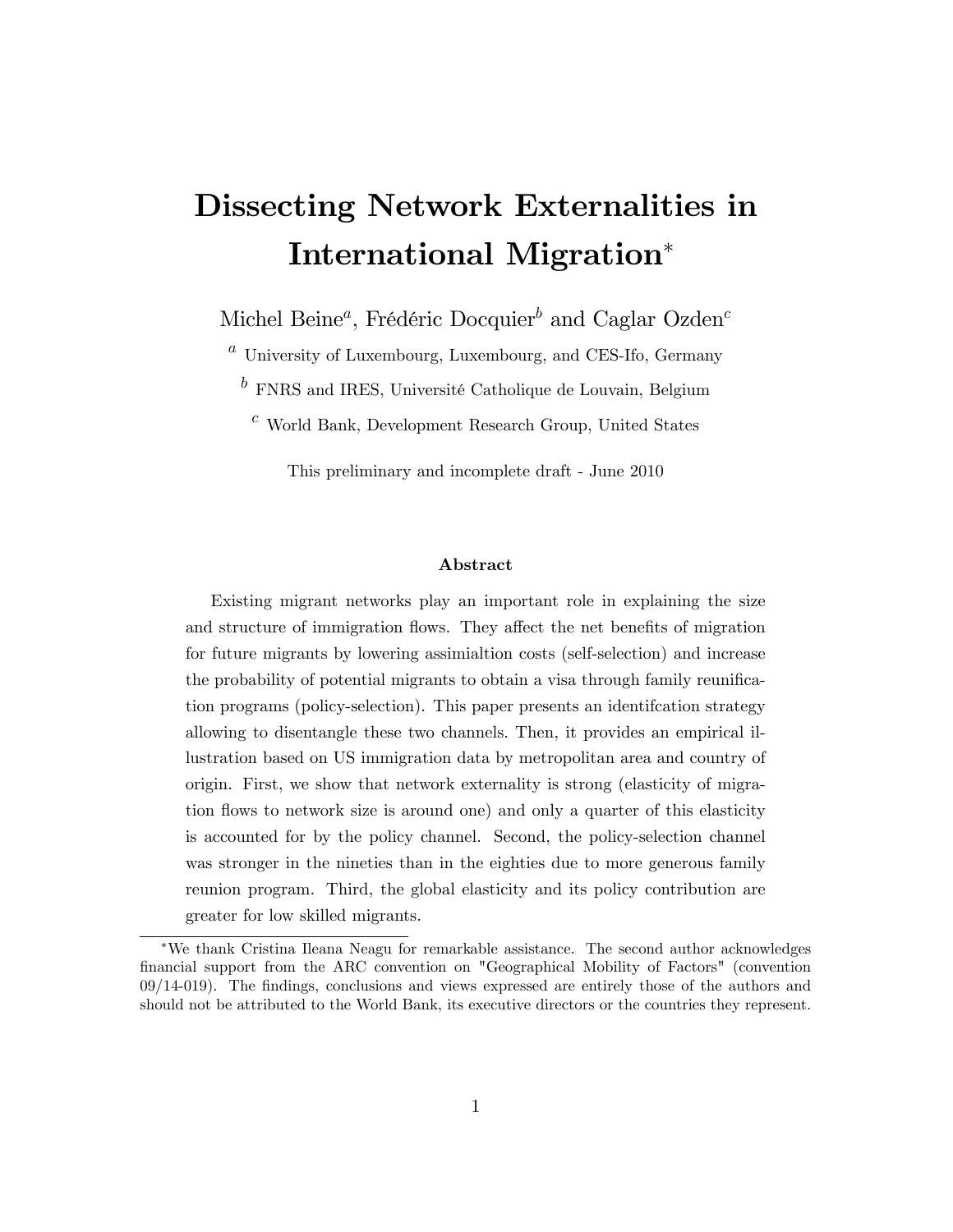# 1 Introduction

Existing diasporas or networks are among the most important determinants of the size, skill composition and destination choices of new migrants. The main channels through which diaspora effects influence migration patterns may be divided into two general categories. The first one is the overcoming of legal barriers and they help the migrant at the border *before* he arrives at the final destination. Diaspora members who already acquired citizenship or certain residency rights in the destination countries become eligible to sponsor their immediate families and other relatives. These family reunification programs are the main routes for many potential migrants in most OECD countries. The second channel is the lowering of assimilation costs which generally matter *after* the migrant crosses the border and settles at a specific geographic area in the destination country. Assimilation costs cover a wide range of obstacles faced by the migrants in Önding employment, deciphering foreign social and cultural norms and adjusting to a new linguistic and economic environment. The informational, social and Önancial support provided by the existing network can be crucial.<sup>1</sup>

The overall effect of diasporas have been clearly recognized in the sociology, demography and economics literatures and extensively analyzed over the last twenty years (such as Boyd, 1989). In terms of the assimilation costs, Massey et al. (1993) was one of the earliest papers, showing show diasporas reduce moving costs, both at the community level (e.g. inflow of people from the same nation helps creating subcultures), and family level (increase utility of friends and relatives). As shown by Carrington, Detragiache and Viswanath (1996), this explains why the size and structure of migration áows gradually change over time. In addition, networks provide information and assistance to new migrants before they left and when they arrive which facilitates newcomers' integration in the destination economy or reduces uncertainty. Based on a sample of individuals originating from multiple communities in Mexico and residing in the U.S., Munshi (2003) showed that an individual is more likely to be employed and earn higher wage when her network is larger.<sup>2</sup> Most recently,

<sup>&</sup>lt;sup>1</sup>Bauer et al. (2007) or Epstein (2008) argued that network effects might reflect her behavior in the sense that migrants with imperfect information about foreign locations follow the flow of other migrants, based on the (wrong or right) supposition that they had better information.

<sup>2</sup>On the contrary, Piacentini (2010) used data on migration and education from a rural region of Thailand to show that networks negatively a§ect the propensity of young migrants to pursue schooling while in the city.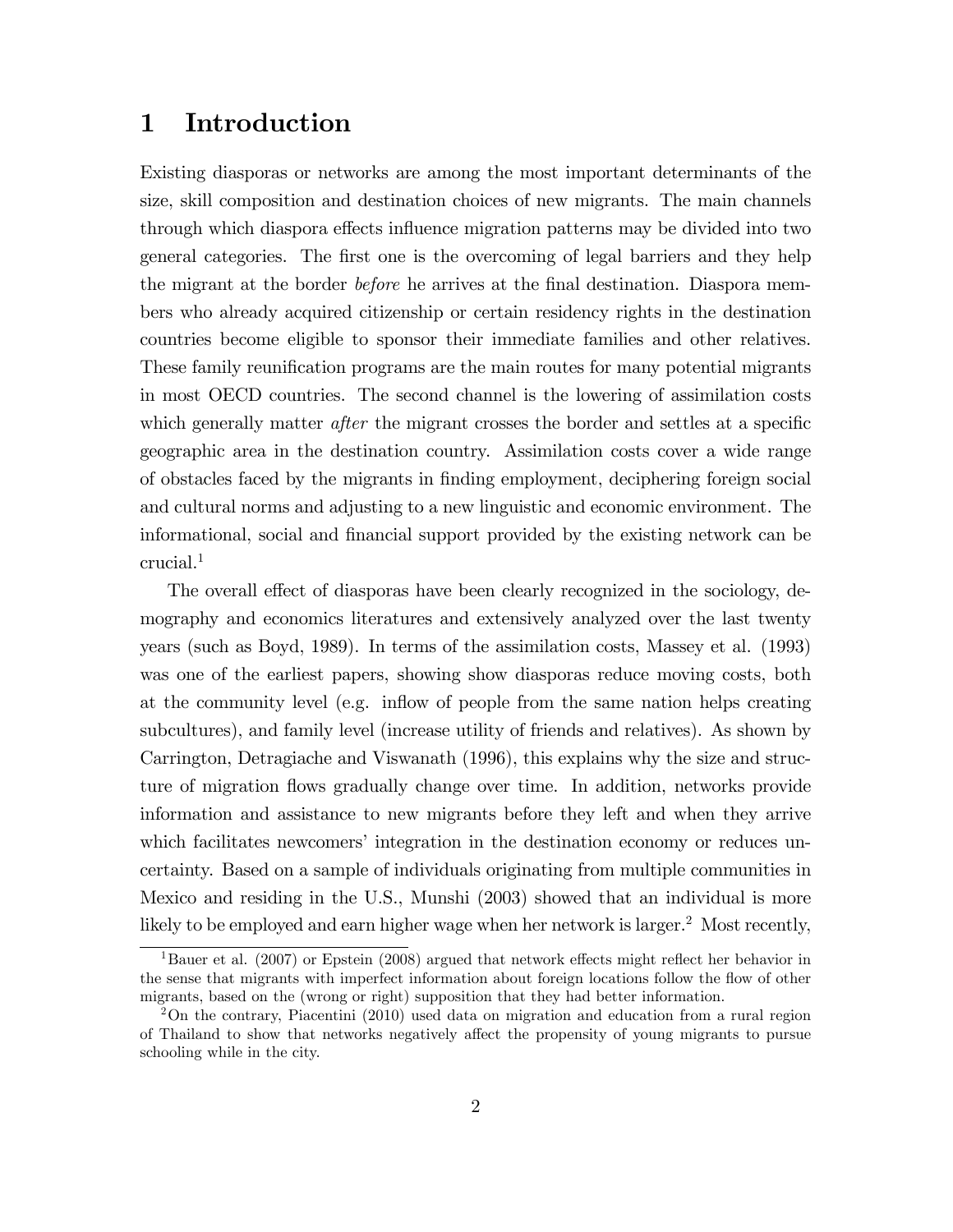exploiting a bilateral data set on international migration by educational attainment from 195 countries to 30 OECD countries in 1990 and 2000, Beine et. al. (2010) explore how diasporas affect the size and human capital structure of future migration flows. They find that the diasporas are by far the most important determinants, explaining over 70 percent of the observed variability of the size of flows. Regarding selection, diasporas were found to benefit the the migration of low-skilled relative to the highly-skilled, thus exerting a a negative impact and explaining over 45 percent of the variability of the selection ratio. using micro-data from Mexico, McKenzie and Rapoport (2007) frin the same effect which is also supported by Winters et.al (2001).

In terms of the effect of diasporas in overcoming policy induced migration restrictions, family reunification is the main legal route for many potential migrants in most continental European countries. Even in one of the most selective country such as Canada, about 40 percent of immigrants come under the family reunification and refugee programs, rather than selective employment or skill-based programs. Jasso and Rosenzweig (1986, 1989) estimated that each U.S. labor-certified immigrant generated a first-round multiplier around 1.2 within ten years (i.e. sponsored 0.2 relatives). Using a longer perspective, Bin Yu (2007) showed that each newcomer generates an additional inflow of 1.1 immigrant.

The goal of this paper is to empirically decompose the relative importance of these two channels - lowering of assimilation costs and overcoming policy induced legal barriers. The obvious natural approach is to directly use micro data on the various entry paths migrants use as well as their individual characteristics. Appropriate use of indicators on migration policies along with diaspora characteristics could provide information on the relative importance of kinship based admission of new migrants. Unfortunately, there is, to the best of our knowledge, no large micro database providing detailed information on the various entry tracks migrants use as well as the corresponding flows for each track. Furthermore, information on changes in immigration laws might not be enough to gauge the importance of family reunification policies over time. A good example is provided by regularization programs such as those that took place in the US in the nineties. As illegal migrants became legal residents, they became eligible to bring their close relatives to the US. This resulted in an increase in the number of migrants coming through family reunification in spite of no significant change in US migration laws.

As an alternative to the use of data on individual immigration paths, this paper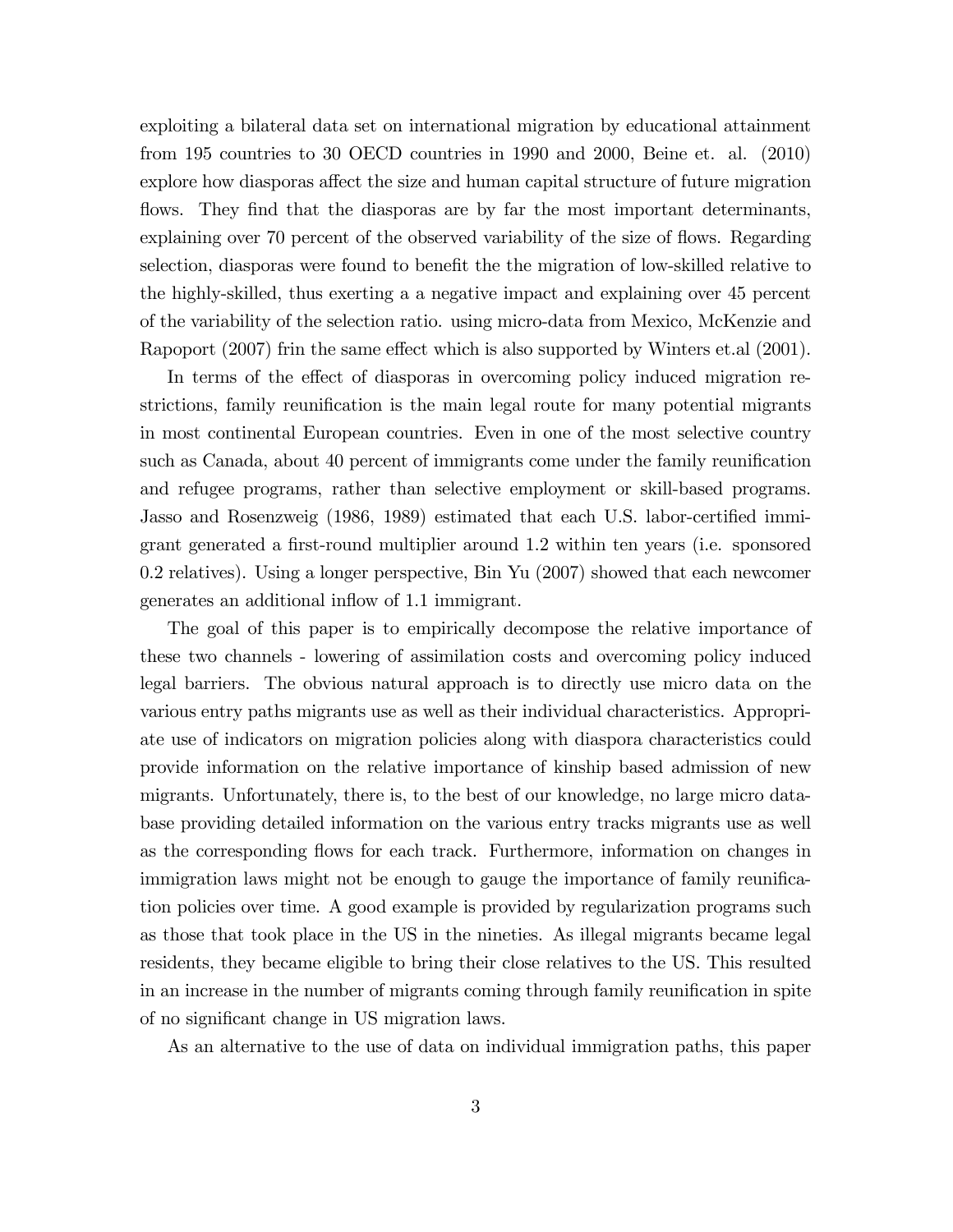develops a different identification strategy using the migration data available at the city level for the United States.<sup>3</sup> As mentioned earlier, the role of the diasporas in overcoming migration barriers operates at the border before the migrant settles in a given city. Thus, the probability for a migrant to obtain a visa through a family reunification program depends on the *total size* of the network already living in the United States, not on the distribution of the diaspora across different cities. On the other hand, the assimilation effect is mostly local and matters after the migrant chooses a city. For example, if a migrant lives in New York, the diaspora in Los Angeles is less likely to be of much help to him in terms of finding a job, especially relative to the network present in New York itself. This is the distinction we exploit to identify the relative importance of these two channels. We develop a simple theoretical model showing that, under plausible functional homogeneity of the two network externalities, the two different channels can be identified using U.S. census data on immigration by country of origin and by metropolitan area of destination. We then provide several extensions based on educational differences, time dimension, alternative migrant definitions or geographic areas and control of potential endogeneity.

We first show that the overall network effect is strong; the elasticity of migration flows to networks is around one, a result in line with Bin Yu  $(2007)$  and Beine et.al. (2010). Second, only a quarter of this elasticity is accounted for by the policy channel; the rest is due to the assimilation effect. Each immigrant sponsors  $0.25-0.30$  relative within ten years, a result in line with Jasso and Rosenzweig (1986, 1989). This shows the difficulty for host country government to curb the dynamics of immigration and confine multiplier effects. Third, the policy-selection channel was higher in the nineties than in the eighties due to more generous family reunion programs. Fourth, the global elasticity and its policy contribution are greater for low skilled migrants. Finally, these results are robust to the specification, to the choice of the dependent variable, to the definition in the relevant network and to the instrumentation of network sizes.

The remainder of this paper is organized as following. Section 2 uses a simple labor migration model to explain out identification strategy. Data are described and

 $3$ The US Census data is actually disaggregated at the metropolitan area level which might include multiple cities or a city and its surrounding areas. For simplicty, we use the phrase "city" instead of "metropolitan area."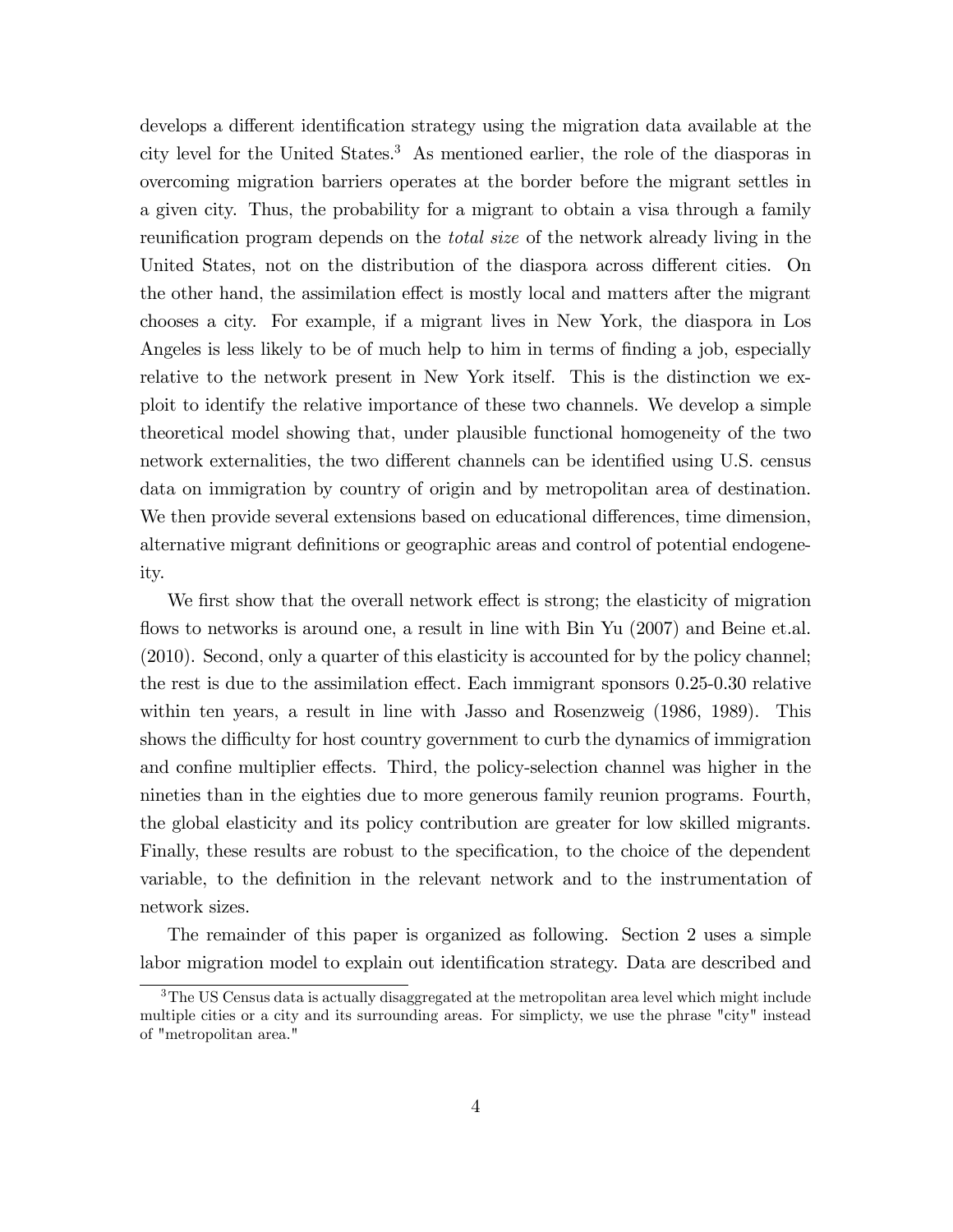econometric issues are discussed in Section 3. Results are provided in Section 4. Finally, Section 5 concludes.

## 2 Identification strategy

We use a simple model of labor migration where inviduals with heterogeneous skill types s  $(s = 1, ..., S)$  born in origin country  $i$   $(i = 1, ..., I)$  decide whether to stay in i or emigrate to location j  $(j = 1, ..., J)$  in the destination country, the United States. The set of destination locations J share the same immigration policy but differ in other individual attributes. The individual utility is linear in income but also depends on possible migration and assimilation costs and characteristics of the city of residence. The utility of a type-s individual born in country  $i$  and staying in country  $i$  is given by:

$$
u_{ii}^s = w_i^s + A_i^s + \varepsilon_{ii}
$$

where  $w_i^s$  denotes the expected labor income in location i,  $A_i$  denotes country i's characteristics (amenities, public expenditures, transfers, climate, etc.) and  $\varepsilon$  is a iid extreme-value distributed random term. The utility obtained when the same person migrates to location  $j$  is given by

$$
u_{ij}^s = w_j^s + A_j^s - C_{ij}^s - V_{ij}^s + \varepsilon_{ij}
$$

As in Beine et al. (2010), two types of migration costs are distinguished. On the one hand,  $C_{ij}$  captures moving and assimilation costs that are borne by the migrant. Together with  $(w_j^s + A_j^s) - (w_i^s + A_i^s)$ ,  $C_{ij}^s$  would determine the net benefit of migration in a world of perfect labor mobility and the self-selection of migrants. We will assume below that  $C_{ij}$  depends on the network size in that specific location j. On the other hand,  $V_{ij}^s$  represents policy induced costs borne by the migrant to overcome the legal hurdles set by the destination countryís governmentís (policyselection channel). If a family reunion program is implemented at destination,  $V_{ij}^s$ also depends on the network size at the country level, not at the city level. Obviously, the main motivation to differentiate between these two types of costs is to identify the role of immigration policy on the size and structure of migration flows.

For simplification, we slightly abuse the terminology and refer to  $C_{ij}^s$  as moving/assimilation costs and to  $V_{ij}^s$  as visa costs. It is worth noticing that we allow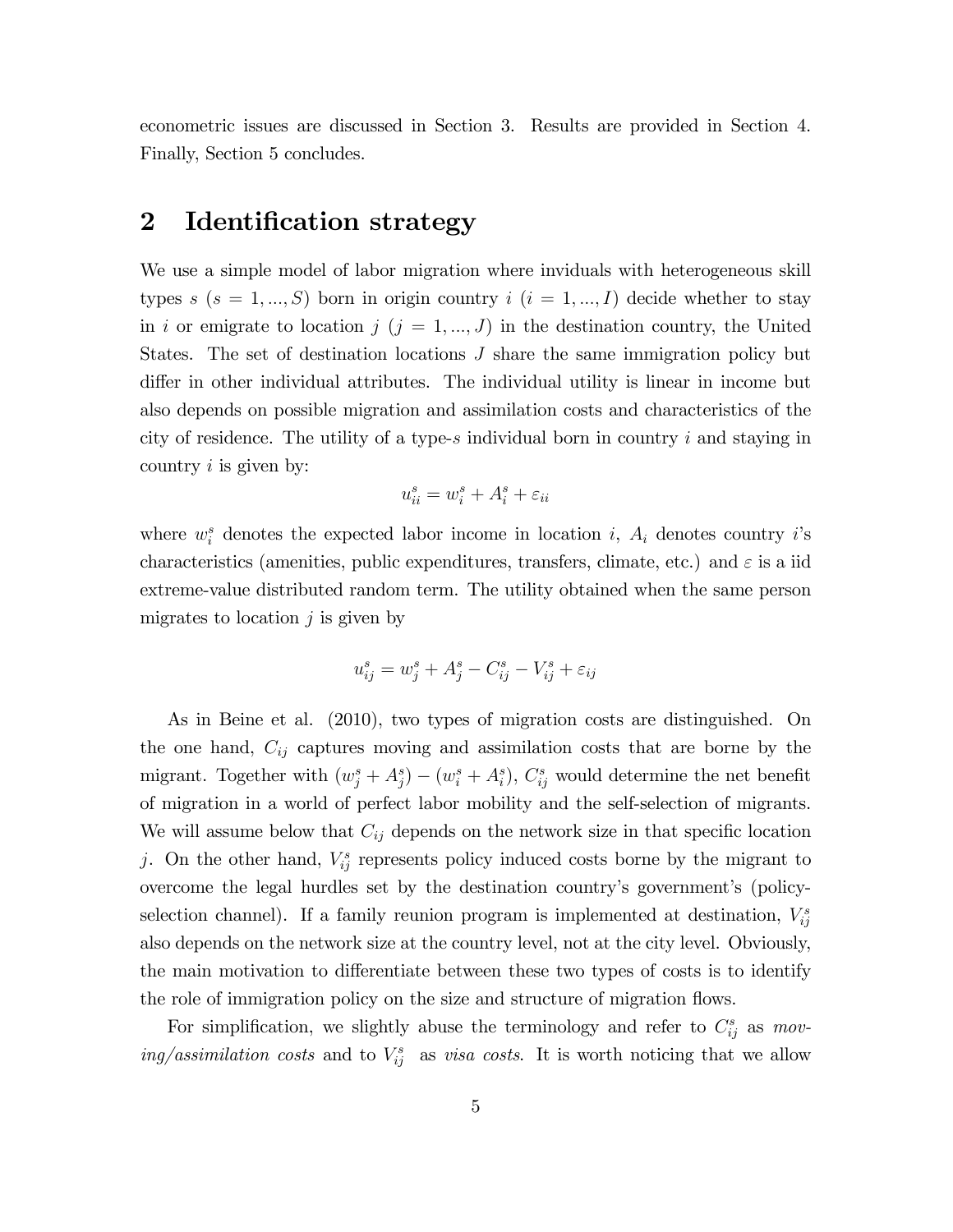these costs to vary with skill type. It is well documented that high-skill workers are better informed than the low skilled, have higher capacity to assimilate or have more adaptive skills and, thus, face lower moving costs. In addition, the skill type also a§ects visa costs if there are selective immigration programs (such as points-system in Canada, Australia, New-Zealand, UK, the H1-B program in the US, etc.).

Let  $N_i^s$  denote the size of the native population of skill s that is within migration age in country i. When the random term follows an iid extreme-value distribution, we can apply the results in McFadden (1974) to write the probability that a type-s individual born in country  $i$  will move to location  $j$  as

$$
\Pr\left[u_{ij}^s=\max_k u_{ik}^s\right]=\frac{N_{ij}^s}{N_i^s}=\frac{\exp\left[w_j^s+A_j^s-C_{ij}^s-V_{ij}^s\right]}{\sum_k\exp\left[w_k^s+A_k^s-C_{ik}^s-V_{ik}^s\right]},
$$

and the bilateral "migrant-stayer" ratio from country  $i$  is given by

$$
\frac{N_{ij}^s}{N_{ii}^s} = \frac{\exp\left[w_j^s + A_j^s - C_{ij}^s - V_{ij}^s\right]}{\exp\left[w_i^s + A_i^s\right]}
$$

Hence, the log ratio of emigrants in city j to residents  $(N_{ij}^s/N_{ii}^s)$  is given by the following expression

$$
\ln\left[\frac{N_{ij}^s}{N_{ii}^s}\right] = (w_j^s - w_i^s) + (A_j^s - A_i^s) - (C_{ij}^s + V_{ij}^s)
$$
\n(1)

Let us now formalize network externalities. As stated above, both  $C_{ij}^s$  and  $V_{ij}^s$ depend on the existing network size. Moving/assimilation costs depends on origin country and host location characteristics (denoted by  $c_i^s$  and  $c_j^s$  respectively), increases with bilateral distance between  $i$  and  $j$ , and decreases with the size of the network at destination,  $M_{ij}$  (captured by the number of people living in location j and born in country  $i$ ). In line with other empirical studies, we assume logarithmic form for distance and diaspora externality, and add one to the network size to get finite moving costs to destination where the network is nill. This leads to

$$
C_{ij}^{s} = c_{i}^{s} + c_{j}^{s} + \delta^{s} \ln d_{ij} - \alpha^{s} \ln (1 + M_{ij})
$$
 (2)

where all parameters  $(c_i^s, c_j^s, \delta^s, \alpha^s)$  are allowed to vary with skill type s.

Regarding visa costs, we stated earlier that all cities share the same migra-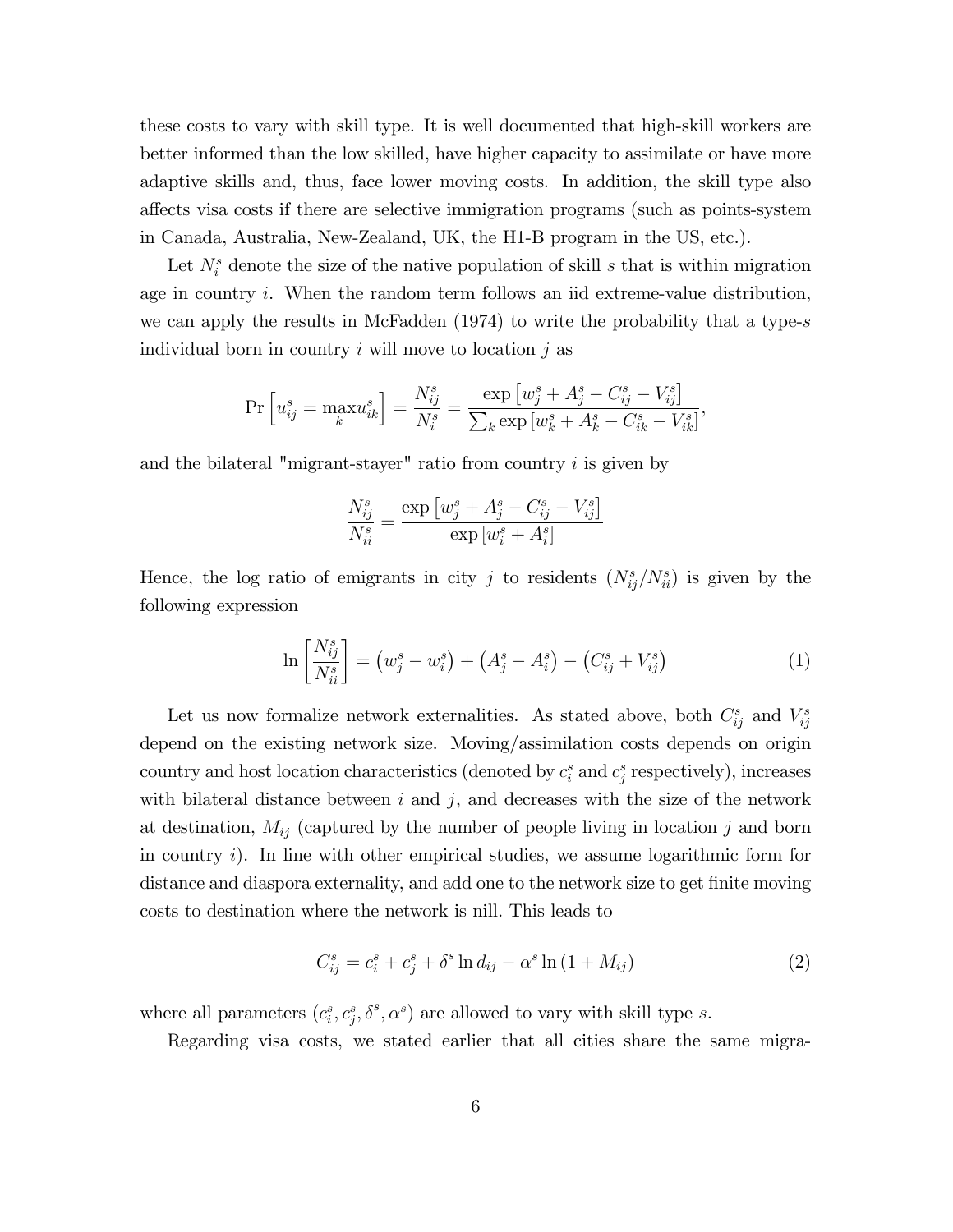tion/border policy. An individual migrant's probability to cross the border using the family reunification program depends on the aggregate size of the network in these locations,

$$
M_i \equiv \sum_{j \in J_1} M_{ij}.
$$

Assuming the same logarithmic functional form for the network externality, the visa cost to each particular location included in J can be written as

$$
V_{ij}^{s} = v_{i}^{s} - \beta^{s} \ln(1 + M_{i})
$$
\n(3)

where  $v_i^s$  stands for origin country characteristics, and the network externality  $\beta^s$  is allowed to vary with skill type.

Inserting  $(2)$  and  $(3)$  into  $(1)$  gives

$$
\ln N_{ij}^s = \mu_i^s + \mu_j^s - \delta^s \ln d_{ij} + \alpha^s \ln (1 + M_{ij}) + \beta^s \ln (1 + M_i)
$$
 (4)

where  $\mu_i^s \equiv \ln N_{ii}^s - w_i^s - A_i^s - c_i^s - v_i^s$  and  $\mu_j^s \equiv w_j^s + A_j^s - c_j^s$  are combination of origin country' and destination location's characteristics,<sup>4</sup> and  $(\alpha^s, \beta^s)$  are the relative contributions of self-selection and policy-selection channels to the network externality.

It is obvious that regressing (4) using data on migration flows from the set of origin countries I to the set of locations J sharing common immigration policies cannot be used to identify the magnitude of the policy channel since  $\ln (1 + M_i)$  is common to all destinations. It will simply be absorbed by the country fixed effects. However, we can take advantage of the identical functional form of the self-selection and policyselection externalities to solve this problem. Focusing on the set of destinations  $J$ , the aggregate stock can be rewritten as  $M_i = M_{ij} + \sum_{k \neq j} M_{ik}$ . It follows that  $\ln (1 + M_i)$ in (4) can be expressed as

$$
\ln (1 + M_i) \equiv \ln (1 + M_{ij}) + \ln (1 + \Pi_{ij})
$$

where  $\Pi_{ij} \equiv (1 + M_{ij})^{-1} \sum_{k \neq j} M_{ik}$ . Since we have migration and diaspora data available for the full set of locations in  $J$ ,  $\Pi_{ij}$  can be constructed for each ij pair.

Assuming both externalities are linear (as in Pedersen et al., 2008, or McKenzie

<sup>&</sup>lt;sup>4</sup>In principle,  $N_{ii}^s$  should be treated as an endogenous variable. We disregard this problem by assuming that each bilateral migration flow  $N_{ij}^s$  has a small impact on  $N_{ii}^s$ .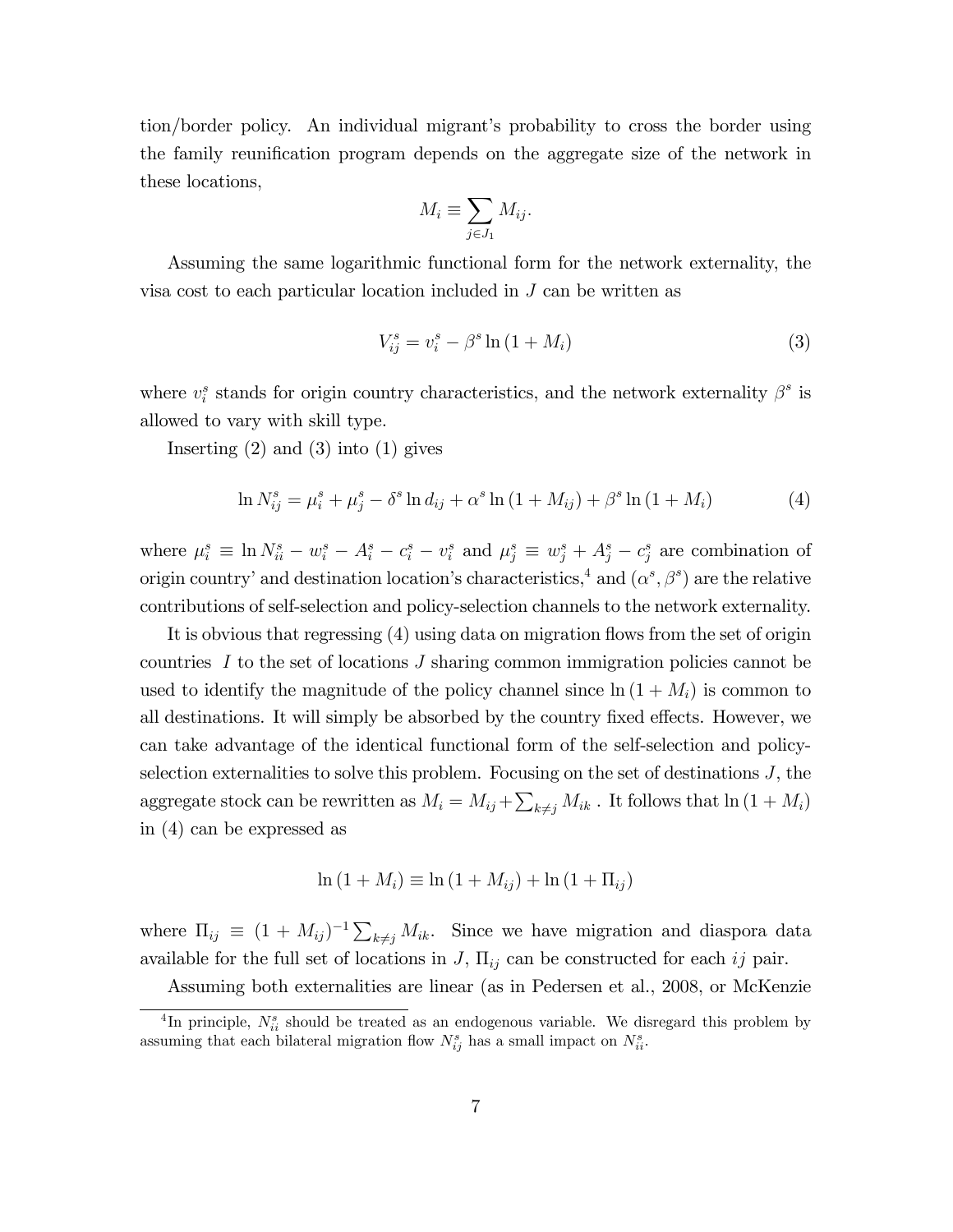and Rapoport, 2007) or follow an homogenous function of degree  $a$  (e.g.  $M^a$ ) enables us to perform this transformation. As a result, we can rewrite (4) as

$$
\ln N_{ij}^s = \mu_i^s + \mu_j^s - \delta^s \ln d_{ij} + (\alpha^s + \beta^s) \ln (1 + M_{ij}) + \beta^s \ln (1 + \Pi_{ij})
$$
 (5)

where  $\beta^s$  can be properly idenditified since  $\Pi_{ij}$  is a real bilateral variable.  $\mu_i^s$  and  $\mu_j^s$ capture all origin country and destination specific fixed effects. We can only properly estimate coeffients  $\alpha^s + \beta^s$  and  $\beta^s$  from the above equation. However, the self-selection (assimilation) mechanism  $\alpha^s$  might be recovered from substracting  $\beta^s$  from  $\alpha^s + \beta^s$ .

## 3 Data

The data in this paper comes from 5% samples of the US Censuses of 1980, 1990 and 2000, which include detailed information on the social and economic status of foreign-born people in the United States. Of this array of information, we utilize characteristics such as gender, education level, country of birth and location in the US identified by metropolitan area. For the diaspora variable, we use all migrants in a given metropolitan area as reported in the 1990 census (or the 1980 census in the relevant sections). For the migration flow variable, we use the number of migrants (depending on the relevant definition) who arrived between 1990 and 2000 according to the 2000 census (or who arrived during 1980-1990 accoring to 1990 census). We re-group the educational variable provided by the US Census (up to 15 categories in the 2000 Census) to account for only 3 categories: up to Grade 11 (including no education), high-school graduate level (Grade 12), and some college or more. Since an indicator of the location where education was obtained is not available, we infer one distinguishing between the US versus home-country acquired education based on the age at which the immigrant reports to have entered the US. More specifically, we designate individuals as "US educated" if they arrived in the US before they would have normally finished their declared education level. For example, if a university graduate arrived at the age of 23 or older, then he/she is considered "home educated."

The spherical distances used in this paper were calculated using STATA software based on geographical coordinates (latitudes and longitudes) found on the web: www.mapsofworld.com/utilities/world-latitude-longitude.htm, for country capital cities and www.realestate3d.com/gps/latlong.htm as well as Wikipedia for US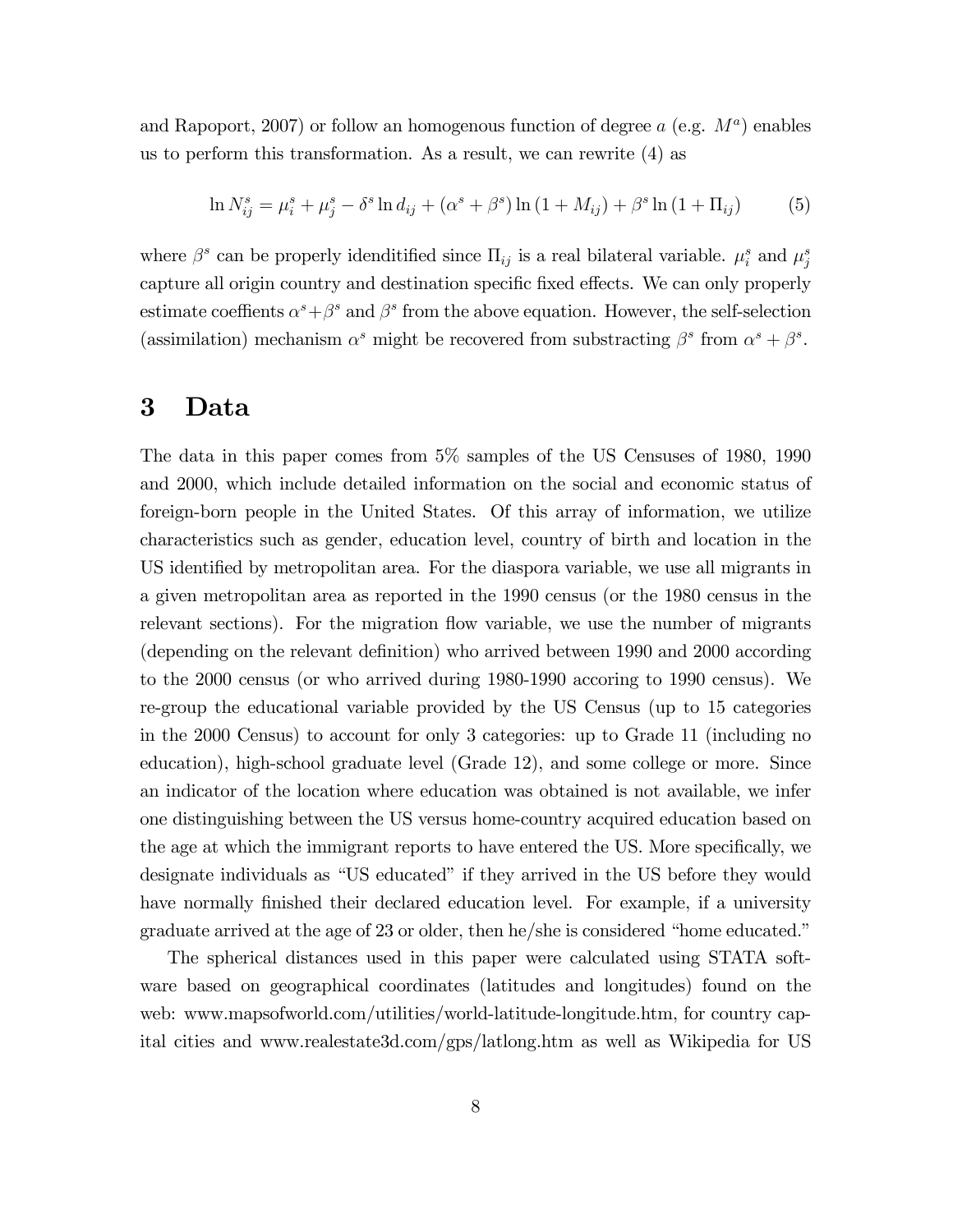cities.7

#### 3.1 Econometric issues

Equation (5), supplemented by an error term  $\epsilon_{ij}^s$ , forms the basis of the estimation of the network effects. The structure of the error term can be decomposed in a simple fashion as:

$$
\epsilon_{ij}^s = \nu_{ij}^s + u_{ij}^s \tag{6}
$$

where  $u_{ij}^s$  are independently distributed random variables with zero mean and finite variance. And  $\nu_{ij}^s$  reflect unobservable factors affecting the migration flows.

There are a couple of estimation issues raised by the nature of the data and the specification. These issues lead to inconsistency of usual estimates such as OLS estimates. An important issue is related to the high prevalence rate of zero values for the dependent variable  $N_{ij}^s$ . Depending on the period (1980's or 1990's), this proportion is between 50 and 70 percent of the total observations. Such large number of zero observations is fully consistent with our model which might arise due to the joint combination of small origin countries and small metropolitan areas between which distances and other costs would be prohibitive.

The high proportion of zero values has also been observed in trade data and creates similar problems of estimation. The use of the log specification drops the zero observations which constraints the estimation to a subsample involving only the country-city pairs for which we observe positive flows. This in turn tends to underestimate the key parameters  $\alpha^s$  and  $\beta^s$ . One usual solution to that problem is take  $ln(1+N_{ij}^s)$  as the dependent variable and to estimate (5) by OLS. This makes the use of the global sample possible. Nevertheless, this adjustment is subject to a second statistical issue, i.e. the correlation of the error term  $u_{ij}^s$  with the covariates of (5). Santos-Silva and Tenreyro (2006) specifically cover this problem and propose some appropriate technique that minimizes the estimation bias of the parameters. This issue has also been addressed by Beine et al.(2009) in the context of international migration flows.

Santos-silva and Tenreyro (2006) show indeed that if the variance of  $u_{ij}^s$  depends on  $c_j^s$ ,  $m_i^s$ ,  $d_{ij}$  or  $M_{ij}$ , then its expected value will also depend on some of the regressors, invalidating one important assumption of consistency of OLS estimates. Furthermore, they show that the inconsistency of parameter estimates is also found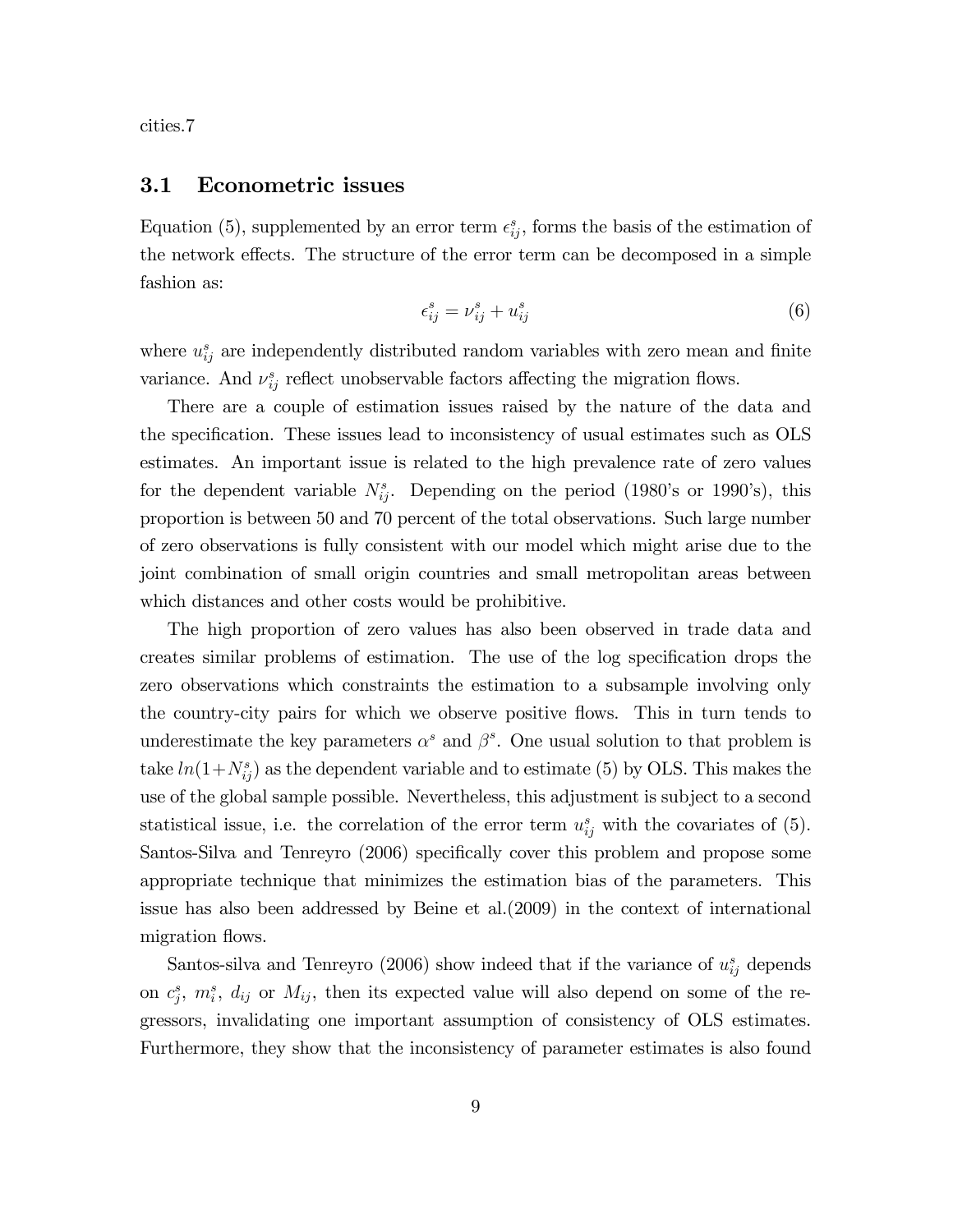using alternative techniques such as (threshold) Tobit or non linear estimates. In contrast, in case of heteroskedasticity and a significant proportion of zero values, the Poisson Pseudo Maximum Likelihood (herefater Poisson) estimates generates unbiased estimators of the parameters of (5). Furthermore, the Poisson estimates is found to perform quite well under various heteroskedasticy patterns and under rounding errors for the dependent variable. Therefore, in the subsequent estimates of (5), we use the Poisson estimation techniques and report the estimates for  $\alpha^s$ ,  $\beta^s$  and  $\delta^s$ .

## 4 Results

We first estimate (5) with Poisson Pseudo Maximum Likelihood function. We use origin country and destination city fixed effects to capture the variables  $\mu_i^s$  and  $\mu_j^s$ respectively. We initially ignore skill differences by performing the estimation with aggregate migration flows. Then, we let coefficients vary by education level (subsection 4.2) and account for education quality at origin (sub-section 4.3). Finally, we present a large set of robustness checks.

#### 4.1 Global network externalities

In our first estimation, we assume that the coefficients  $(\mu_i^s, \mu_j^s, \delta^s, \alpha^s, \beta^s)$  are homogenous across skill groups. The dependent variable  $N_{ij}$  in (5) measures the total migration flows from country i to U.S. metropolitan area j between 1990 and 2000. As explained above, the Poisson estimator takes care of the issues raised by the presence of large number of zeros for the migration flows. Nevertheless, the use of the full sample involves the inclusion of very small countries with idiosyncratic migration patterns. Many of these coutnries have fewer than a total of 500 migrants in the United States which results in a disproportionate amount of zero values for countrycity pairs. Following Card (2008), we adjust the initial sample and leave out small countries which we define in terms of the total size of their diaspora in the US. We use different threshold values of this criterion : 10000, 7300, 5000, 2900 and 1040 US migrants. Those threshold correspond to key percentages in terms of included countries : 45, 50, 55, 60 and 70 percent of included countries. The results are reported in Table 1.

The global estimate of the diaspora effect is in line with previous results, for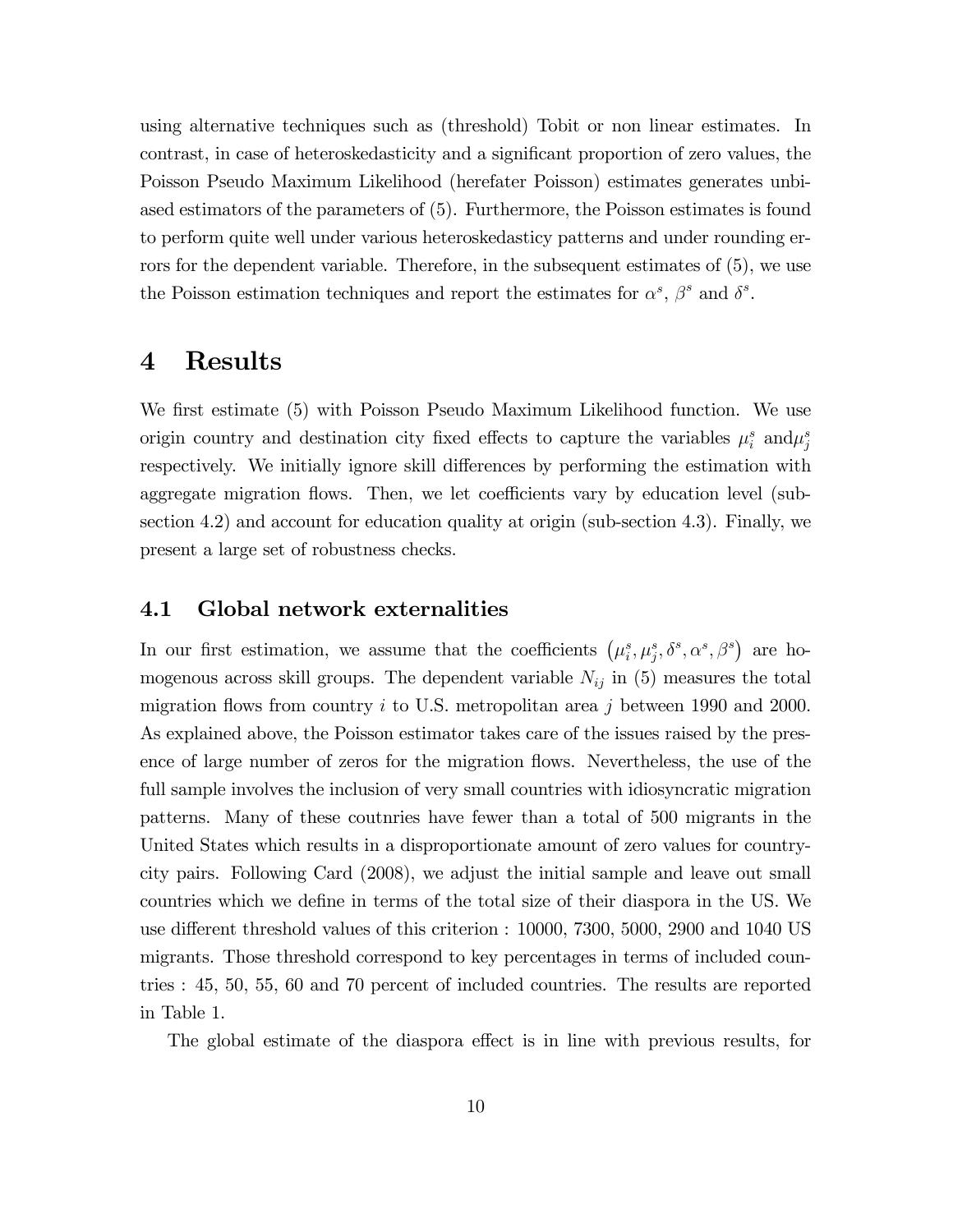instance with those of Beine et al. (2009). The key parameters are quite stable across subsamples which is partly due to the fact that, although we leave out a significant number of origin countries, the subsample capture a very high proportion of the US migrants - 98.8 percent in our smallest sample. We find that a one percent increase in the initial stock of diaspora leads to approximately one percent increase in the bilateral migration flow over a period between 1990 and 2000, given by the coefficient of  $\alpha + \beta$ . The results suggest that the diaspora effect is made up of about one fourth by the policy effect  $(\frac{\beta}{\alpha+\beta})$  and three fourth by the pure network effect  $(\frac{\alpha}{\alpha+\beta})$ . In addition, the effect of the distance is also quite consistent with a coefficient of around -0.5, regardless of the sample size. In the subsequent estimations, we exclude countries with less than 7300 migrants.

|                         |          |            | д,       | л.                                |          |
|-------------------------|----------|------------|----------|-----------------------------------|----------|
| Parameters              |          |            |          | Minimal size of total US diaspora |          |
|                         | 1040     | 2900       | 5000     | 7300                              | 10000    |
| $\alpha + \beta$        | 0.964    | 0.964      | 0.964    | 0.965                             | 0.965    |
| $\beta$                 | 0.259    | 0.254      | 0.253    | 0.250                             | 0.247    |
| $\delta$                | $-0.510$ | $-0.498$   | $-0.496$ | $-0.490$                          | $-0.483$ |
| $#$ observations        | 32807    | 27346      | 26862    | 25168                             | 23958    |
| $\%$ included countries | 70       | 60         | 55       | 50                                | 45       |
| % included US migrants  | 99.9     | 99.7       | 99.5     | 99.2                              | 98.8     |
| Country FE              | yes      | yes        | yes      | yes                               | yes      |
| City FE                 | yes      | <b>ves</b> | yes      | yes                               | yes      |

Table 1. Overall Network Effects - per sub-samples

Notes:  $\overline{\text{ML}$  Poisson estimates of equation (1). All parameters significant at the 1 percent level; otherwise mentioned; robust estimates; Estimation carried out on migrants aged 15 and over, on the 1990-2000 period; threshold in terms of the size of the total diaspora at destination (across all U.S. metropolitan areas).

#### 4.2 Education level

We now estimate (5) by education level since a large set of studies suggest diasporas are strong selection devices for migrants, but the effect declines with education. Microeconomic data (Mc Kenzie and Rapoport, 2009) show that the diaspora effect is smaller with the reported education level of the migrants. Beine et al.  $(2009)$  confirm the same result using bilateral data at the country level. In line with those studies,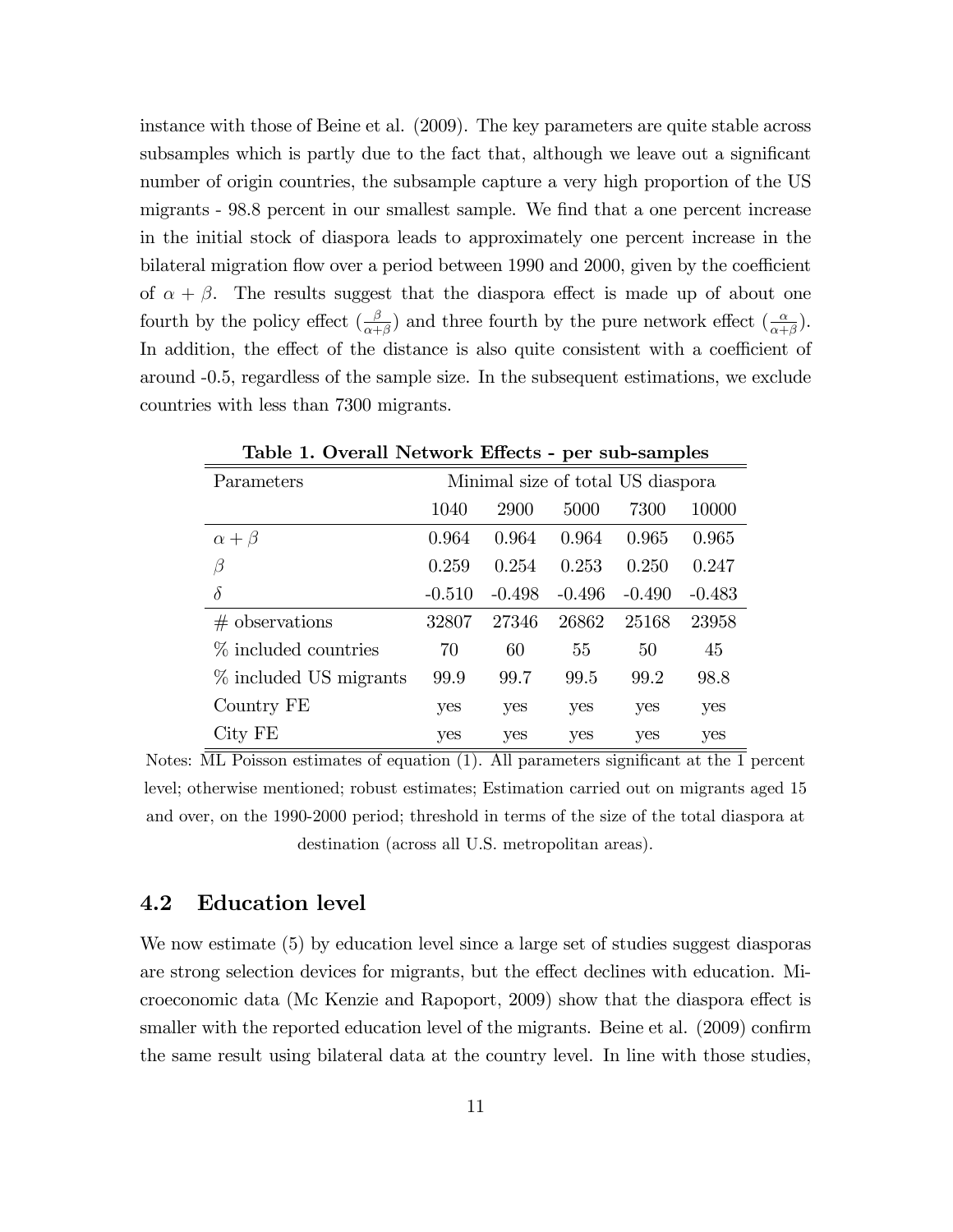we distinguish between reported education levels but we only focus the education that was obtained in the origin countries. In other words, we only include migrants who completed their education prior to migration and did not receive any further education in the United States. Obviously, this involves that there are potentially a lot of variability in the quality of education across origin countries. In order to account for such differences, we will take into account the level of development of the origin countries as a proxy of education quality in the next sub-section.

The migration data from the US census allow to account for the education level of the migrants, though with certain level of imperfection. The dependent variable is the number of migrants aged over 15 at time of their arrival and who completed their education at home. In the raw data, the education level reported by the migrants is given in number of (completed) schooling years. As usual in the literature, we classify education levels into 3 different categories : (i) low skilled migrants are those with less than 11 schooling years; (ii) medium skilled are those with more than 11 schooling years up to some high school degree; (iii) the high skilled migrants are those with some college degree or more. For some origin developing countries, the number of skilled migrants is quite limited. We estimate (5) for these three education levels separately and the results presented in Table 2.

In line with previous results, we find that the total diaspora effect  $(\alpha + \beta)$  decreases with the education level of migrants, from 1.146 for low skilled to 0.884 for high skilled migrants. Comparing skilled and unskilled migrants, we find the assimilation/network effect is higher for low skilled migrants relative to skilled migrants  $0.763$  vs.  $0.655$ . The difference in the policy effect is, however, much more significant - 0.383 vs. 0.229. These results indicate that the diasporas are much important for the low skilled migrants in overcoming legal barriers in both relative and absolute terms.

| Table 2. Results - Education level |             |                  |              |  |  |
|------------------------------------|-------------|------------------|--------------|--|--|
|                                    |             | Education levels |              |  |  |
| Parameters                         | Low skilled | Medium skilled   | High skilled |  |  |
| $\alpha + \beta$                   | 1.146       | 0.905            | 0.884        |  |  |
| β                                  | 0.383       | 0.149            | 0.229        |  |  |
| $\delta$                           | $-0.778$    | $-0.452$         | $-0.493$     |  |  |
| $\#$ obs                           | 25168       | 25168            | 25168        |  |  |
| Country FE                         | yes         | yes              | yes          |  |  |
| City FE                            | yes         | yes              | yes          |  |  |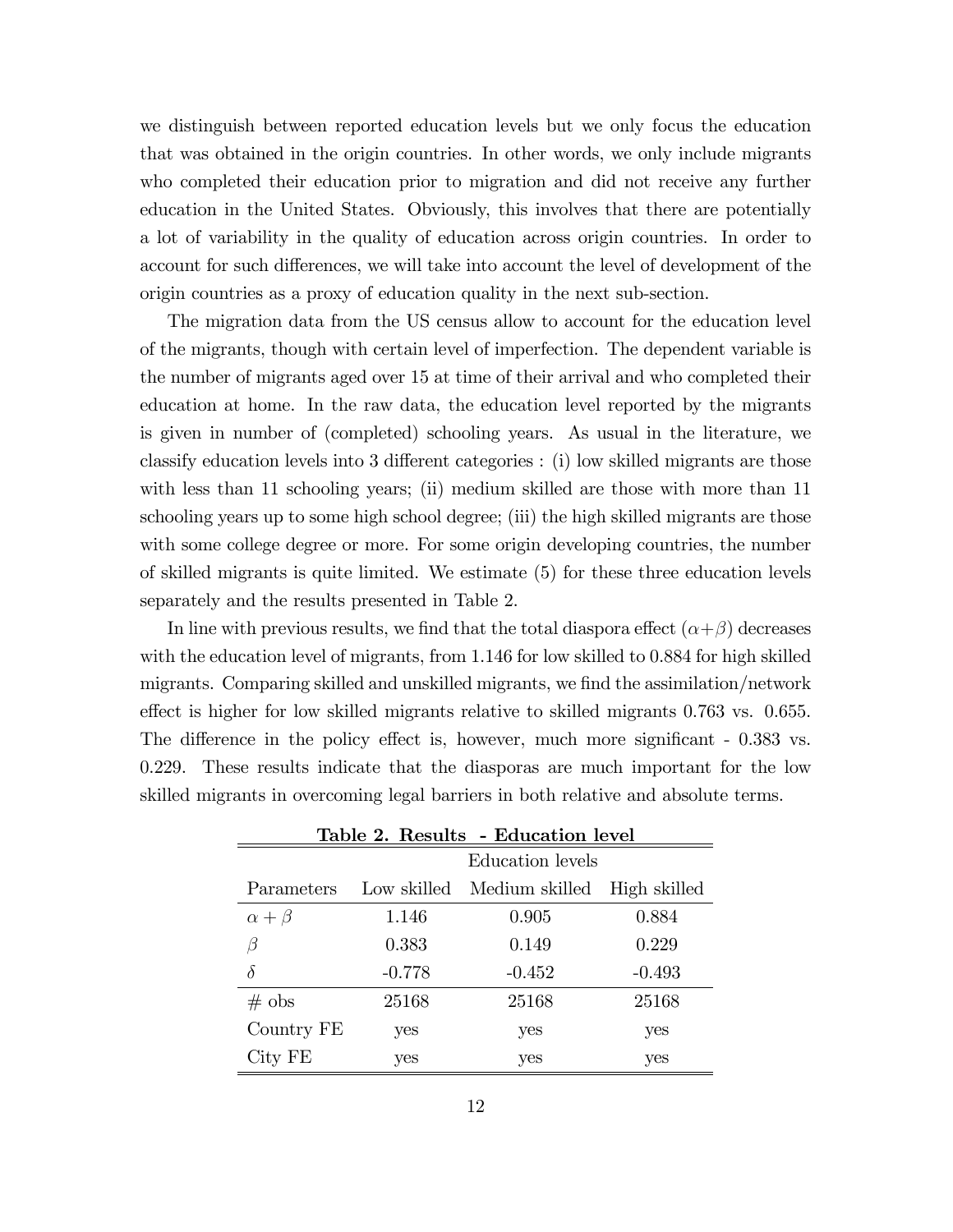Notes: ML Poisson estimates of (5) on countries with less than 7300 migrants All parameters significant at the 1 percent level, otherwise mentioned; robust estimates.

### 4.3 Education quality

As mentioned before, the results above include migrants who have obtained their education at home. It might therefore be desirable to account for the quality of education of the migrants in the estimation. It is very likely that the human capital quality of some migrants (especially if they are from poorer countries) can be quite low, even though their education levels are high on paper. If the perceived quality of education is low, the ability to migrate outside family reunification programs or other legal channels might be low. In that case, one could expect the visa effect and the network effects to be higher.

There is no common measure of quality of education by origin country. Nevertheless, using some measures of the observed skills for immigrants in Canada that obtained their education at home, Coulombe and Tremblay (2008) are able to estimate some skill-schooling gap. This measure provides some measure of the quality of education relative to the one prevailing in Canada. They also show that this measure is highly correlated with the level of GDP per head in the origin country. In line with this approach, we condition the diaspora effect on the World Bank classification dummies. In particular, we estimate (5) following the WB classification in terms of income while continuing to use some threshold in terms of minimal size of the US diaspora. These groups are: (i) low income countries, (ii) middle income countries and high income countries.

Results are reported in Table 3. Once again, assuming that education quality increases with the income of the origin country, we find that the diaspora effect decreases with income level and education quality, from 1.905 for low income countries to 0.968 for high income countries. In line with the previous estimates of Table 2, we find that most of the variation is driven by the visa/policy effects. the effect of the diaspora size through the visa effect is for high-income countries is a miniscule 0.211. On the other hand, it is 0.439 for middle income and 1.173 for low income countries. These results show clearly that the diaspora exert an important role for migrants from low income countries in providing them legal access to the US. On the other hand, the assimilation effect shows almost no variation - it is 0.732 for low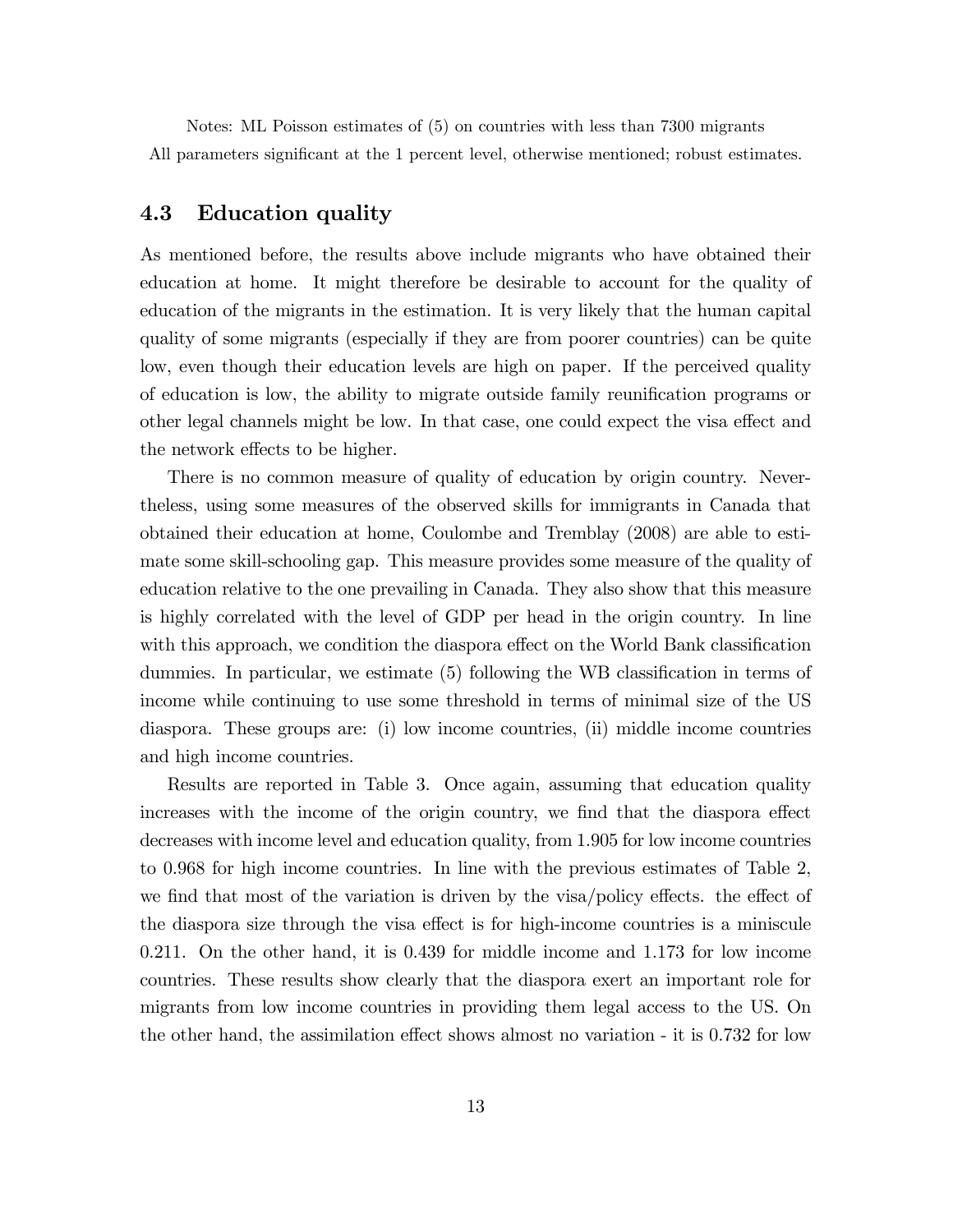income countries and 0.757 for high income countries. Finally, migrants are much more sensitive to distance as seen with the sharp decline in the coefficient of distance with income levels.

| Lable 5. Accounting for income level at origin |          |          |                                        |             |  |  |
|------------------------------------------------|----------|----------|----------------------------------------|-------------|--|--|
| Parameters                                     |          |          | All countries Low income Middle income | High income |  |  |
| $\alpha + \beta$                               | 0.966    | 1.905    | 1.126                                  | 0.968       |  |  |
| Β                                              | 0.242    | 1.173    | 0.439                                  | 0.211       |  |  |
| $\delta$                                       | $-0.486$ | $-1.364$ | $-0.883$                               | $-0.171$    |  |  |
| <b>Nobs</b>                                    | 25168    | 2902     | 12826                                  | 10164       |  |  |
| Country FE                                     | yes      | yes      | yes                                    | yes         |  |  |
| City FE                                        | yes      | yes      | yes                                    | yes         |  |  |

Table 3. Accounting for income level at origin

Notes: ML Poisson estimates of (5) on countries with more than 7300 migrants

All parameters significant at the 1 percent level. If not mentioned, robust estimates. Estimation carried out on migration flows of individuals aged 15 and over.

#### 4.4 Distance thresholds

Given the importance of distance in migration and the significant variation we observe in the earlier estimations, it is desirable to make a distinction between origin countries in terms of their distance from the US. One of the reasons is that the patterns of migration from different origin countries depend on the distance and the accessibility to the US territory, especially to different cities, by different means of transportation. For instance, countries close to the US border, such as Mexico and Central American countries, will send more migrants to cities in the south compared to countries located outside the Americas.

In the subsequent regressions, we define far and close countries on the basis of the minimal distance to the US border. The cutoff is 6790 kilometers which is the median distance in terms of pairs of origin countries and US metropolitan areas. We consider three variants in terms of education of the migrants : the all education case , unskilled migrants and skilled migrants.

First, we find that distance play a much more important role for migrants coming from far away countries. the coefficient of the distance variable is significantly lower in absolute value when the origin countries are closer to the US and these tend to be Latin American and Caribbean countries. Second, the overall diaspora effect is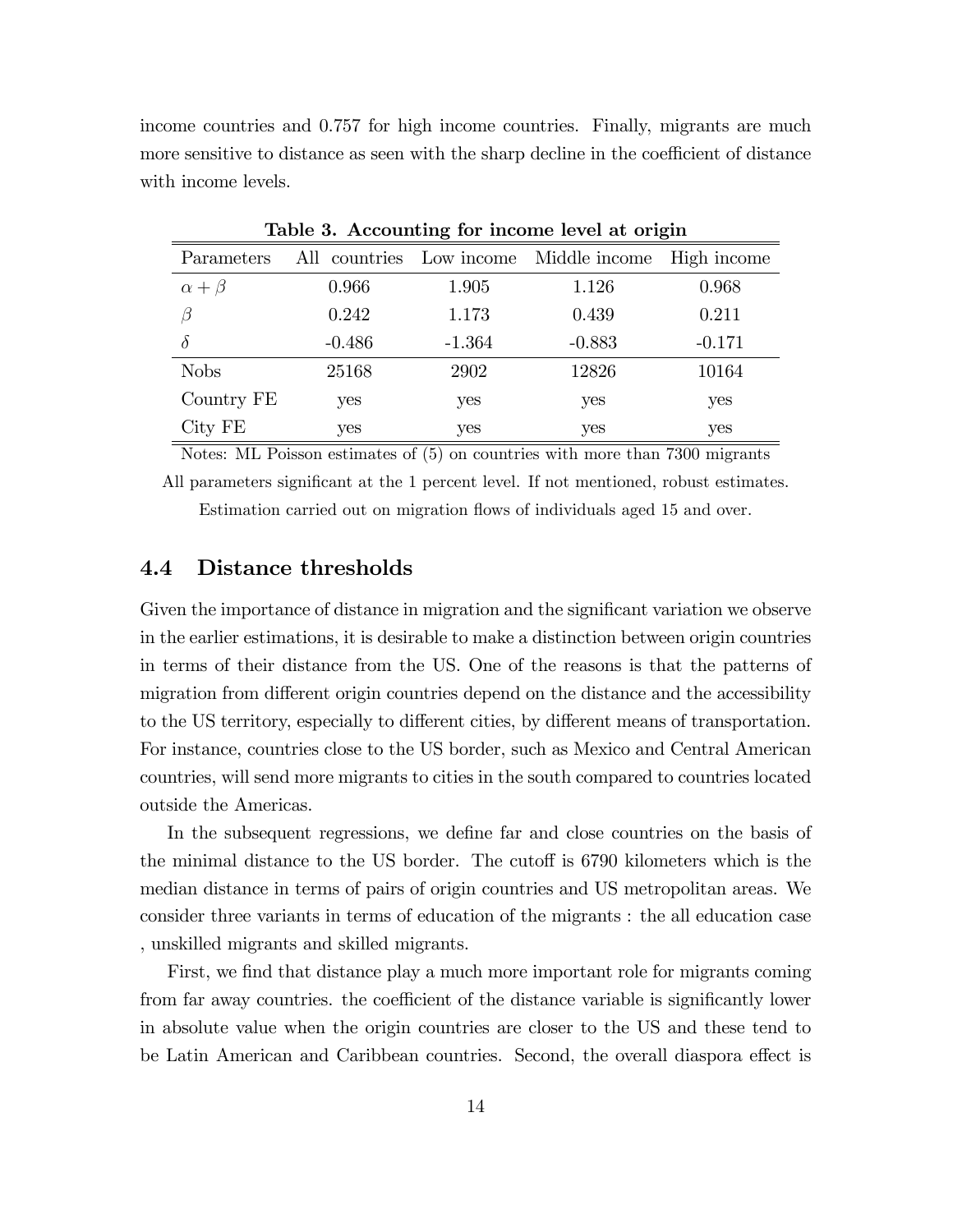slightly higher when origin countries are far away but this is not statistically significant. However, there is a difference in terms of the composition. The visa effect is higher for further away countries while the assimilation effect is more important for closer countries.

We obtain more nuanced results when we look compare the importance of distance for different education levels. For unskilled migrants, distance seem to be a very significant deterrent to the extent that it becomes prohibitive. We find that for the unskilled migrants from distant countries, the policy effect is almost non-exiting. On the other hand, for skilled migrants from similar countries, the visa effect is much stronger when compared to nearby countries. Finally, we see that the assimilation effect difference between distant and nearby coutnries disappear when we control for the skill level - the earlier difference is simply due to the skill composition of migrants. In other words, once the migrants pass the border and enter the US, the assimilation effect of the diaspora does not differ based on the country of origin.

|                |            | All skill types |            | Low skilled |          | High skilled |
|----------------|------------|-----------------|------------|-------------|----------|--------------|
| Parameters     | Close      | Far             | Close      | Far         | Close    | Far          |
| $\alpha+\beta$ | 0.970      | 1.060           | 1.152      | 0.952       | 0.890    | 1.115        |
| $\beta$        | 0.218      | 0.368           | 0.336      | $0.067^n$   | 0.231    | 0.513        |
| $\delta$       | $-0.331$   | $-1.065$        | $-0.648$   | $0.308^n$   | $-0.330$ | $-1.490$     |
| Log likelihood |            |                 |            |             |          |              |
| <b>Nobs</b>    | 14762      | 10406           | 14278      | 9680        | 14278    | 9680         |
| Country FE     | <b>ves</b> | yes             | yes        | yes         | yes      | yes          |
| City FE        | <b>ves</b> | yes             | <b>ves</b> | yes         | yes      | <b>ves</b>   |

Table 4. Close versus remote countries

Notes: ML Poisson estimates of (5) on the flow of migrants aged 15 and over from countries with more than 10,000 migrants in the US

All parameters significant at the 1 percent level, except those superscripted n (non significant). If not mentioned, robust estimates.

Cut off value to define far and close: 6790 kilometers.

## 4.5 Alternative dependent

All of the earlier estimation results of  $(5)$  were absed on the flows of migrants aged over 15 at time of arrival. In this section, we use alternative definitions of migration flows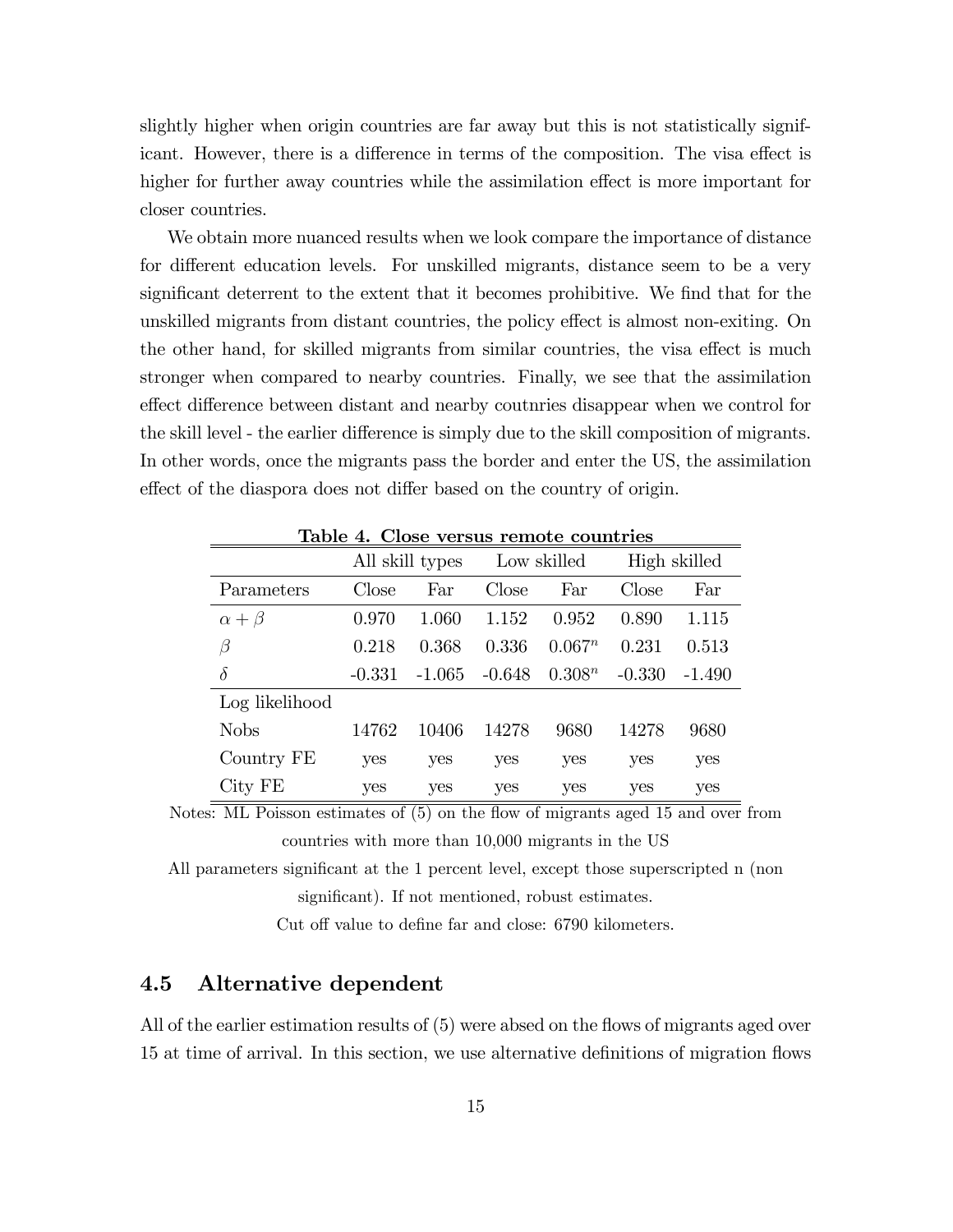and show that our estimates are roughly similar across the various definitions. More specifically, we consider 6 alternative definitions. In the first column, the migrants are aged between 15 and 65 at time of arrival but who did not necessarily complete their education in their origin country. In the second column, we take migrants aged between 15 and 65 in 2000 and who arrived between 1990 and 2000. The last four columns include male migrants only. The third column reports the results of male migrants aged over 15 at at time of arrival and who have completed their education at home. The fourth and fifth column concern the men aged between 15 and 65 while the last column report the results for all males.

- $flows15a65$ : people between 15 and 65 at time of arrival between 1990 and 2000
- flows1565 : people between 15 and 65 between 1990 and 2000
- males 15ah : males over 15 at time of arrival between 1990 and 2000 and who completed education at home
- males $1565$ : males between 15 and 65 between 1990 and 2000
- $\bullet$  males 15a65: males between 15 and 65 at time of arrival between 1990 and 2000
- *all males*: males arriving between 1990 and 2000

The results suggest that our estimates are fairly robust to the choice of alternative measures of the migration flows. The main part of the variation across categories of migrants concern the policy effect ( $\beta$  coefficient). The assimilation effect ( $\alpha$  coefficient) is fairly constant across the types of migrants. The policy effect is found to be slightly higher for men.

| Parameters       | flows15a65 | flows1565 | males15ah | ັ<br>males15a65 | males1565 | all males |
|------------------|------------|-----------|-----------|-----------------|-----------|-----------|
| $\alpha + \beta$ | 0.876      | 0.863     | 0.978     | 0.912           | 0.892     | 0.861     |
| β                | 0.190      | 0.168     | 0.296     | 0.263           | 0.232     | 0.174     |
| $\delta$         | $-0.488$   | $-0.487$  | $-0.510$  | $-0.507$        | $-0.510$  | $-0.465$  |
| <b>Nobs</b>      | 23958      | 23958     | 23958     | 23958           | 23958     | 23958     |
| Country FE       | yes        | yes       | yes       | yes             | yes       | yes       |
| City FE          | yes        | yes       | yes       | yes             | yes       | yes       |

Table 5. Alternative definitions of migrants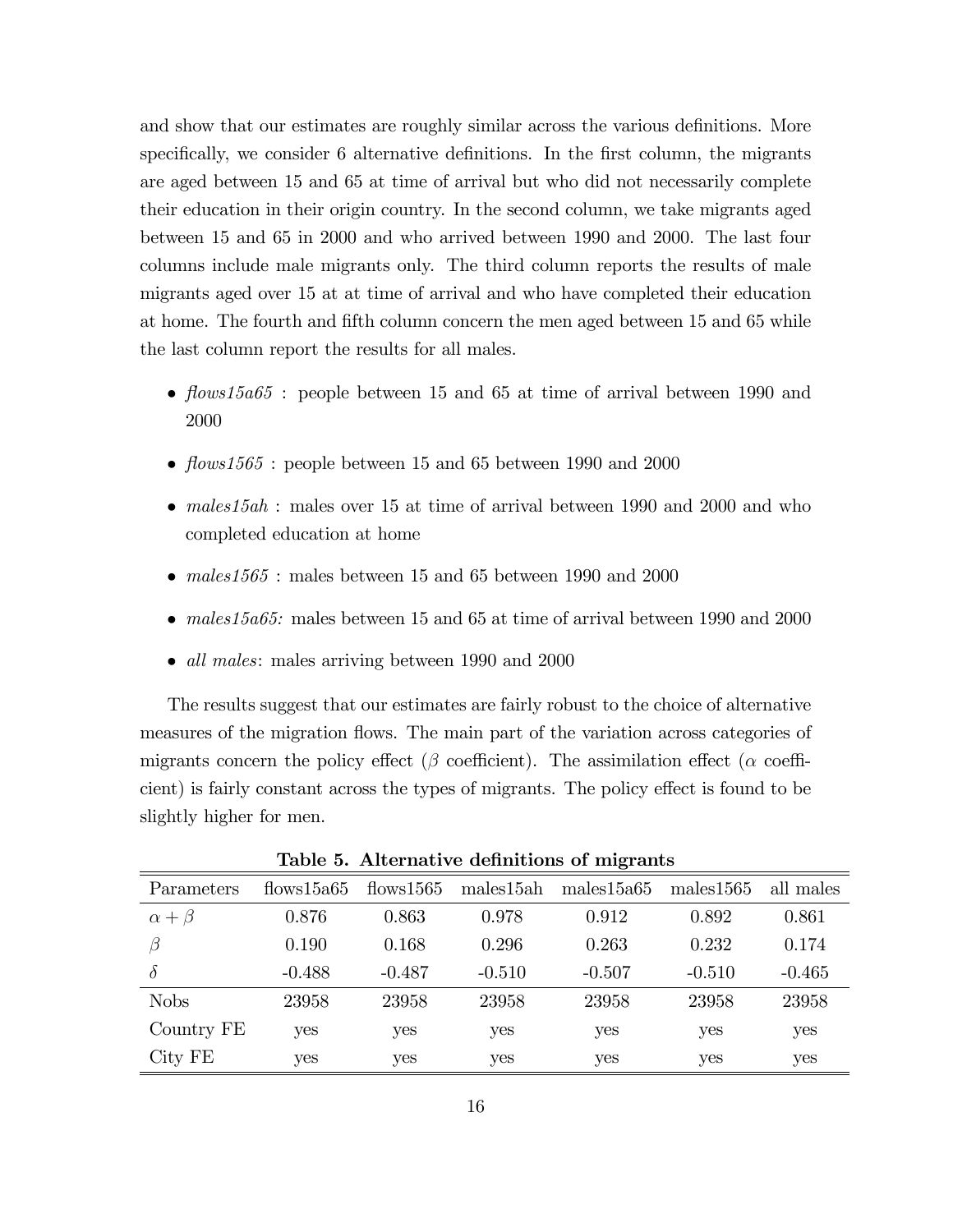Notes: ML Poisson estimates of (5) on countries with more than 10,000 migrants in the

U.S.

All parameters significant at the 1 percent level.

#### 4.6 Flows in the  $90\text{'s}$  vs  $80\text{'s}$

Our analysis in the previous sections has focused on the effect of the diasporas present in 1990 on the migration áows between 1990 and 2000. Our dataset include parallel measures for the migration patterns in the 1980's. It is useful to perfrom the same estimation on the flows observed in the 1980's to observe if there has been any important changes. One possibility is to combine observations from the 1980's with those from the 1990ís and adopt a panel approach pooling the data from the two cross section. Nevertheless, it is very likely that the expected effects ( $\alpha$  and  $\beta$ ) will be different over time and prevent us from pooling our data.

While it is unclear for the assimilation effect  $(\alpha)$ , the US immigration policy has obviously changed between the 1980s and the 1990s. There are arguments that the family reunification effect has significantly become stronger between the 1980's and the 1990ís. First and importantly, the US immigration act of 1990 clearly expanded opportunities for family reunification. Nevertheless, there are two additional aspects that are not directly related to the 1990 law but that exert important effect on the extent of family reunification. An important element is that immediate relatives of US citizens are not limited or capped under the law. Therefore, quotas for family reunification that are established in the law can be exceeded in practice if the number of immediate family members of US citizens is above that estimated in the law for a given year. With more migrants obtaining the US citizenship, there is a natural upward trend in the number of people coming under the family reunification scheme sensu lato. The second important feature is related to the amnesty or legalization programs undertaken in 1986 via the Immigration Reform and Control Act. As a large amount of undocumented migrants became legal migrants, they became eligible to bring their family through the legal channels. Those who became citizens afterwards were even able to bring their relatives through the uncapped channel. Therefore, if our estimates make sense, those policy developments suggest that the estimated  $\beta$ coefficient has increased between the 1980's and 1990's.

Table 6 reports the estimates obtained for the 1990's and the 1980's. For each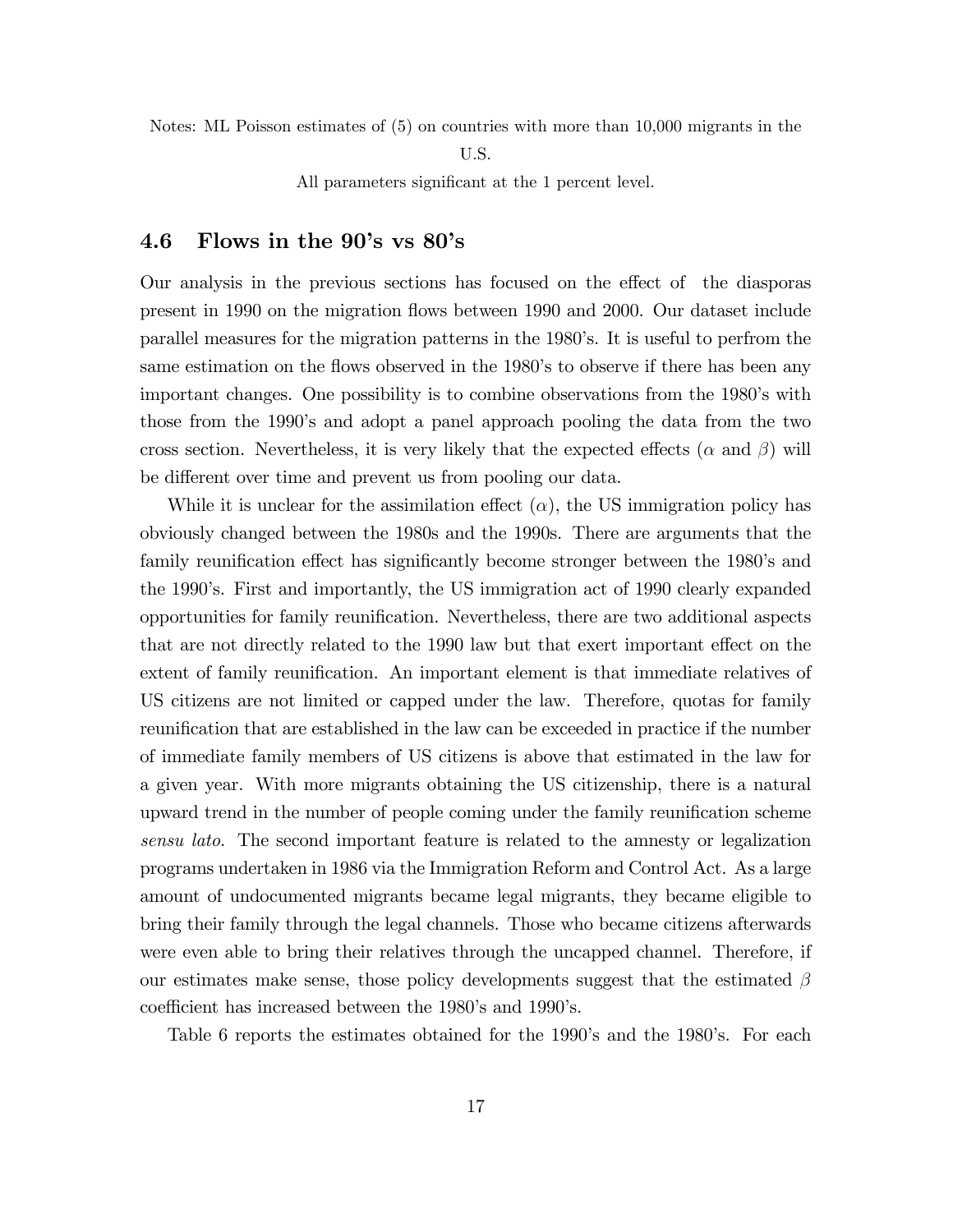period, we consider three alternative types of migrants : those with low education level, those with high education and all migrants. Our estimates suggest that the family reunification effects are uniformly stronger for the 1990's than for the 1980's for all types of migrants. Naturally, the change is more important for unskilled migrants, more than doubling within a decade. This is in line with the effects associated to legalization programs which concern primarily with undocumented migrants. In short, the comparison between the 1980's and the 1990's shows that our estimation of the policy effect is in line with what is expected from the evolution of the US immigration policy. On the other hand, the assimilation effect  $\alpha$  stays around 0.75 for low skilled and 0.65 for high-skilled migrants across both decades.

|                                 |          |          | Table 6. Flows in the $90\text{'s}$ vs $80\text{'s}$ |          |          |          |
|---------------------------------|----------|----------|------------------------------------------------------|----------|----------|----------|
|                                 |          | 90's     |                                                      |          | 80's     |          |
| Parameters                      | All      | LS       | <b>HS</b>                                            | All      | LS       | HS       |
| $\alpha + \beta$                | 0.965    | 1.146    | 0.884                                                | 0.829    | 0.935    | 0.768    |
| $\beta$                         | 0.247    | 0.383    | 0.229                                                | 0.083    | 0.199    | 0.137    |
| $\delta$                        | $-0.483$ | $-0.778$ | $-0.493$                                             | $-0.580$ | $-0.971$ | $-0.527$ |
| <b>Nobs</b>                     | 23958    | 25168    | 25168                                                | 20230    | 20300    | 20300    |
| Country FE                      | yes      | yes      | yes                                                  | yes      | yes      | yes      |
| City FE<br>$\sim$ $\sim$ $\sim$ | yes      | yes      | yes                                                  | yes      | yes      | yes      |

Notes:  $\text{All} = \text{ALl}$  skill types;  $\text{LS} = \text{low}$  skilled;  $\text{HS} = \text{high}$  skilled

ML Poisson estimates of (5) on countries with more than 7300 migrants

All parameters significant at the 1 percent level; robust estimates;

Estimation carried out on migration flows of individuals aged 15 and over.

## 4.7 The reflection problem

An important additional econometric issue is generated by the presence of unobserved bilateral factors  $\nu_{ij}^s$  influencing the bilateral migration flows  $N_{ij}^s$ . In absence of observations for those factors, their effect will be included in the composite error term given by  $\nu_{ij}^s + u_{ij}^s = \eta_{ij}^{s}$ .<sup>5</sup> If those factors also influence the diaspora  $M_{ij}$ , this

<sup>&</sup>lt;sup>5</sup>Note that the non observation of  $\nu_{ij}^s$  is also due to the fact that our data is of cross sectional nature. In fact, if one could introduce the time dimension in (5), one could estimate  $\nu_{ij}^s$  through bilateral fixed effects. In our case, the use of time through a panel data framework is not possible because of the clear rejection of the pooling assumption. In fact, it is obvious that some parameters such as the one capturing the visa effect  $(\beta^s)$  are not constant over time. In the robustness analysis,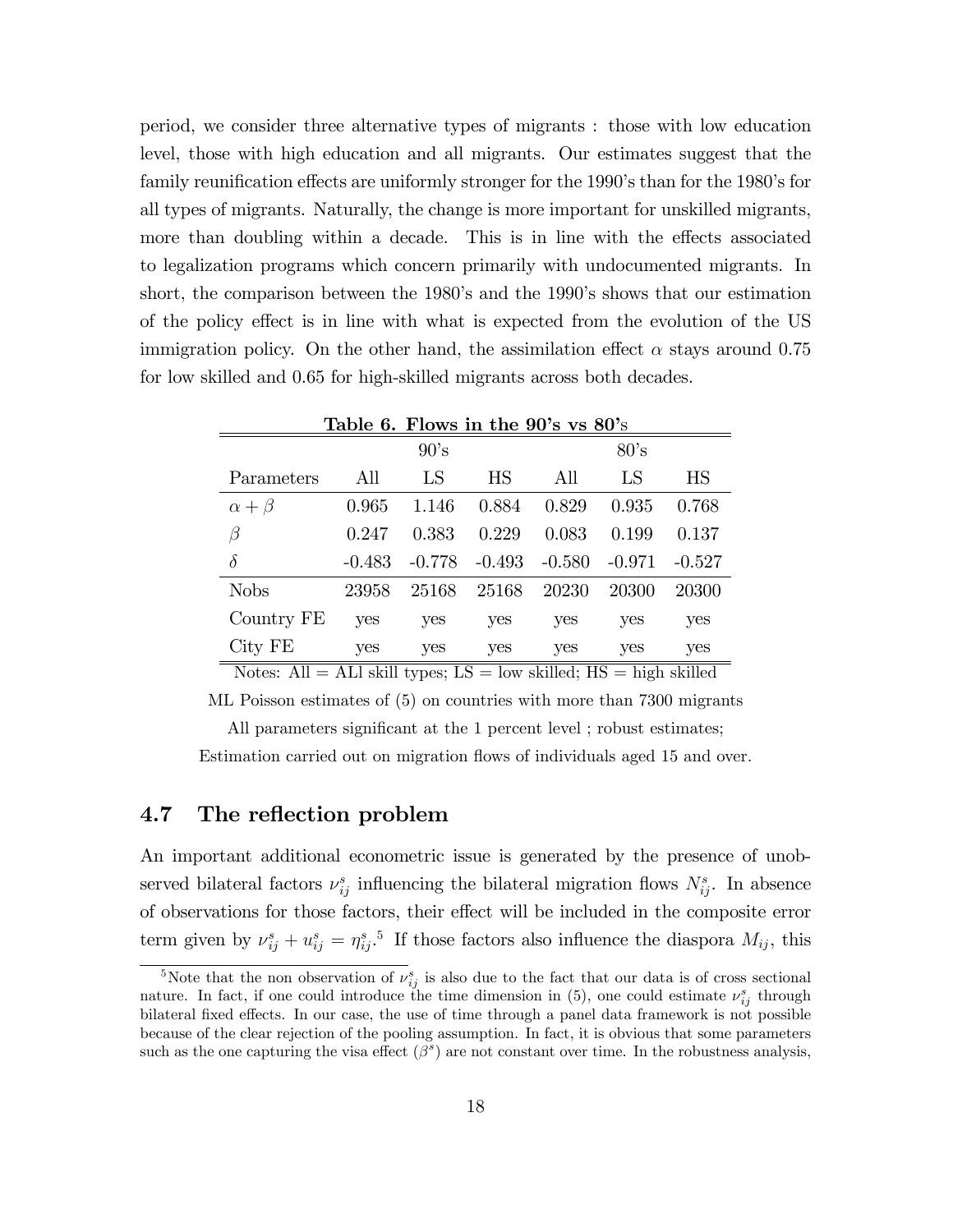leads to some correlation between the error term and one covariate, invalidating the use of OLS (and Poisson) estimators. This case is likely to prevail in the context of this study, at least for a subset of observations. For instance, it might be the case that climate variables such as average temperature of average rain falls will affect the choice of migrants coming from some countries. This is likely to be the case for contemporaneous migrants (i.e. the  $N_{ij}^s$  variable) and the previous ones (i.e. the  $M_{ij}$ variable). While it is difficult to assess whether the size of this effect is important or not, it is desirable to use some alternative estimation techniques that take care of that issue. As suggested by Tenreyro (2007), one possibility is to combine Poisson estimators with instrumental variables estimator. This estimation can be done in the GMM context. Dropping the s subscript for convenience of exposition and aggregating all explanatory variables  $c_j^s$ ,  $m_i^s$ ,  $d_{ij}$  and  $M_{ij}$  into the  $x_{ij}$  vector, the Poisson estimator  $\gamma$  solves the following moment condition:

$$
\sum_{ij}^{n} [N_{ij} - exp(x_{ij}\gamma)]x_{ij} = 0
$$
\n(7)

. In order to take care of the correlation between  $x_{ij}$  and  $\eta_{ij}$ , one can use the following GMM estimator denoted by  $\psi$ :

$$
\sum_{ij}^{n} [N_{ij} - exp(x_{ij}\psi)]z_{ij} = 0
$$
\n(8)

in which  $z_{ij}$  represent the vector of instruments, i.e. variables that are supposed to be correlated with  $M_{ij}$  but uncorrelated with  $N_{ij}$  and  $\eta_{ij}^s$ . In this robustness analysis, we rely on the GMM estimator  $\psi$  using two potential instruments. Those instruments are the variables  $ln(1 + M_{ij})$  and  $ln(1 + \frac{M_{ij}^{-}}{1 + M_{ij}})$  observed in 1950, i.e. about 40 years before the observed diaspora in the benchmark regression. Those variables are well correlated with their values in 1990 (part of the stock of 1990 was already present in 1950). In contrast, the network and policy effects on the flows during the 1990's associated to migrants already present in 1950 are supposed to be quite limited. The main drawback of using such an instrument is that it leads to a change in the available sample. This is first due to the fact that the definition of origin countries

we document the change in the US migration policy and show that the  $\beta^s$  parameter changes between the 1980's and the 1990's.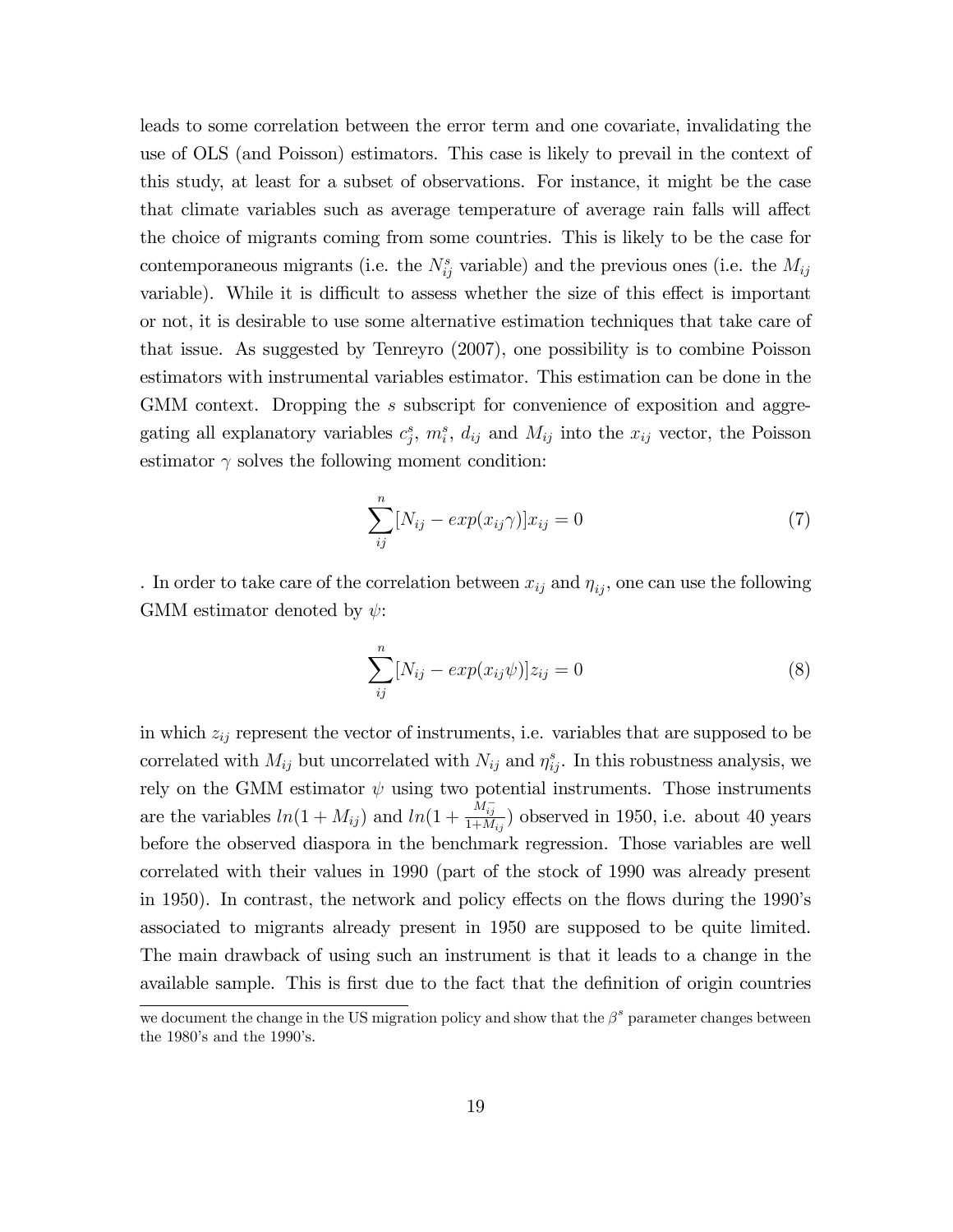and US metropolitan areas has significantly changed between 1950 and 1990. A second reason is due to the independence of many former colonies during the 50's and  $60\text{'s}$ .<sup>6</sup> Therefore, in the robustness analysis, we show on comparable samples that our benchmark regressions relying on Poisson regressions are not affected by the potential correlation between  $M_{ij}$  and  $\nu_{ij}^s$ . In other terms, we show that the estimates for  $\gamma$  and for  $\psi$  are quite close on identical samples.

In practice, we first reestimate the Poisson regressions and use those estimates as a benchmark with respect to the 'IV' (GMM) estimates. Table 7 report the estimates of the Poisson on the restricted sample (column 2) and of the combined Poisson and IV estimates  $\dot{a}$  la Tenreyro in column 3 and 4. In column 3 we use one instrument only, i.e.  $ln(1 + \frac{M_{ij}^{-1}}{1 + M_{ij}})$  observed in 1950 while in column 4 we supplement the instrument set with  $ln(1 + \frac{M_{ij}^{-}}{1 + M_{ij}})$  observed in 1950, too.<sup>7</sup>

The results show that our estimates are strikingly robust to the instrumentation procedure. Both the total diaspora effect and the estimated policy effect are very similar across estimation methods. They are also very similar regardless of the inclusion or not of  $ln(1 + \frac{M_{ij}^{-}}{1 + M_{ij}})$  variable observed in 1950.

|                  | Poisson  | $Poisson+IV$ |          |
|------------------|----------|--------------|----------|
|                  | Poisson  | IV           | IV       |
| $\alpha + \beta$ | 1.029    | 1.015        | 1.005    |
| B                | 0.338    | 0.356        | 0.350    |
| δ                | $-0.711$ | $-0.750$     | $-0.754$ |
| <b>Nobs</b>      | 23541    | 23541        | 23541    |
| Country FE       | yes      | yes          | yes      |
| City FE          | yes      | yes          | yes      |

Table 7. Instrumenting network sizes

Notes: First column : ML Poisson estimates of (5). Two last columns: GMM estimates.

All parameters significant at the 1 percent level ; robust estimates.

Estimation carried out on migration flows of individuals aged 15 and over.

Instrument for IV estimates in col 3 : local network size observed in 1950.

 $6$ For instance, all US migrants coming from former European colonies were identified as migrants coming from the colonizing country.

<sup>&</sup>lt;sup>7</sup>Note that, we checked the robustness of the maximum likelihood estimator. Indeed, the use of the Pseudo Poisson Maximum Likelihood might lead to convergence problems and might generate spurious convergence. Following Santos Silva and Tenreyro (2010), the issue might be addressed through some iterative procedure dropping the insignificant fixed effects.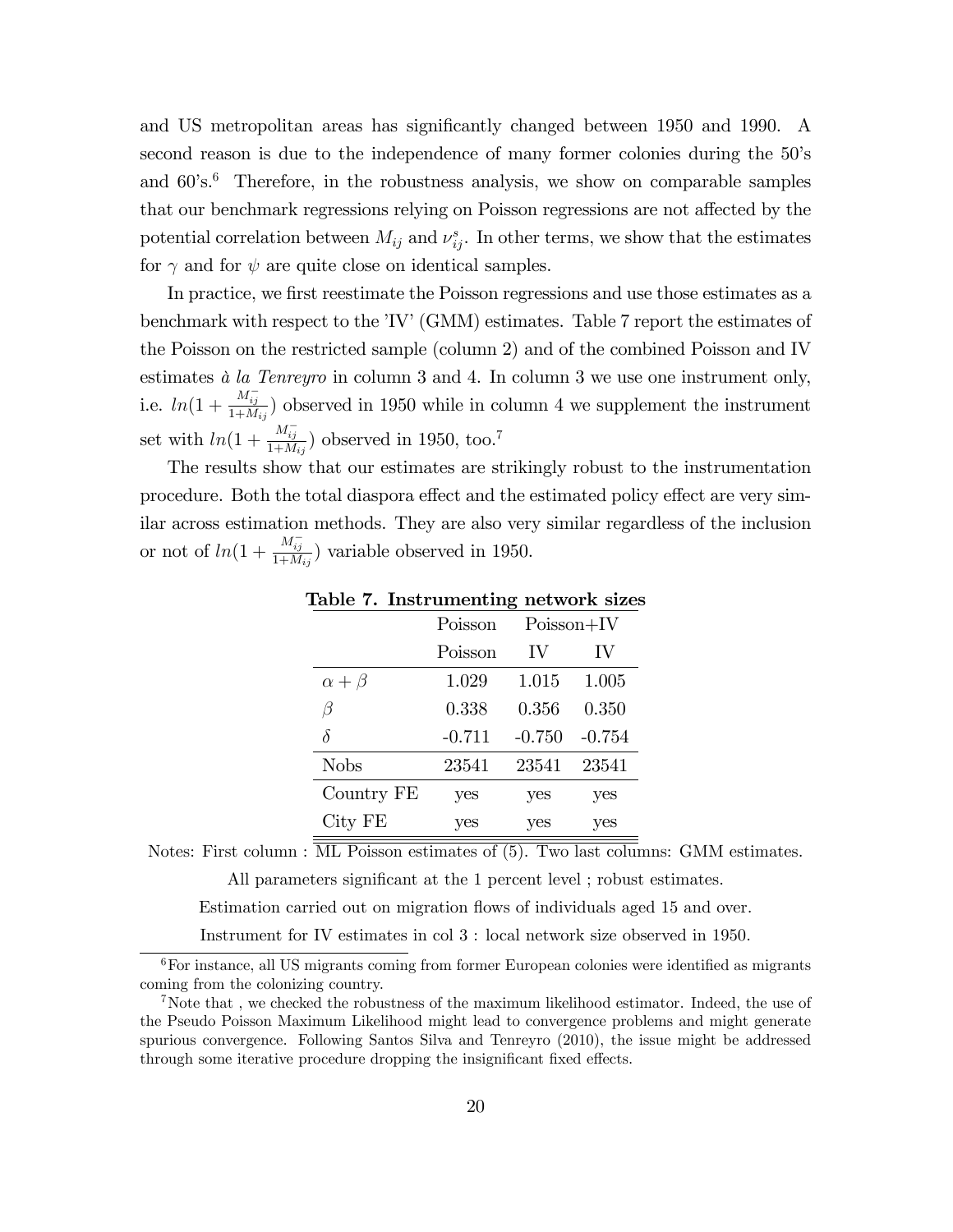Instruments for IV estimates in col 4: local and national network sizes observed in 1950.

#### 4.8 Geographic area

Our identification strategy rests on the definition of metropolitan areas of the US Census bureau which defines our local network/diaspora variable. As a result we have assumed that the local network that impacts a migrant's assimilation migration costs resides within the sameUS metropolitan area as the migrant. In order to test the robustness of this particular decision, we change the definition of the geographic area corresponding to the local network. In particular, we consider that the  $M_{ij}$  variable is composed by the number of migrants from country  $i$  living in metropolitan area  $j$ as well as in neighboring metropolitan areas that are located within 100 miles from the center of j. In general, around 50 percent of the cases, this leads to an increase in the size of the network.

Table 8 provides the estimation results of this change in the geographic area definition. We find that both effects are roughly similar with the estimates of the benchmark regression, presented in the first column. The assimilation/network effect is almost the same (around  $0.61$ ) but the policy effect is somewhat lower than the benchmark regression. The share of the network effect is slightly higher than in the benchmark regressions.

| metr. area | $100$ miles |
|------------|-------------|
| 0.965      | 0.875       |
| 0.247      | 0.164       |
| $-0.483$   | $-0.442$    |
| 23958      | 23958       |
| yes        | yes         |
| yes        | yes         |
|            |             |

Table 8. Alternative definition of local network

Notes: ML Poisson estimates of (5).

All parameters significant at the 1 percent level; robust estimates.

Estimation carried out on migration flows of individuals aged 15 and over.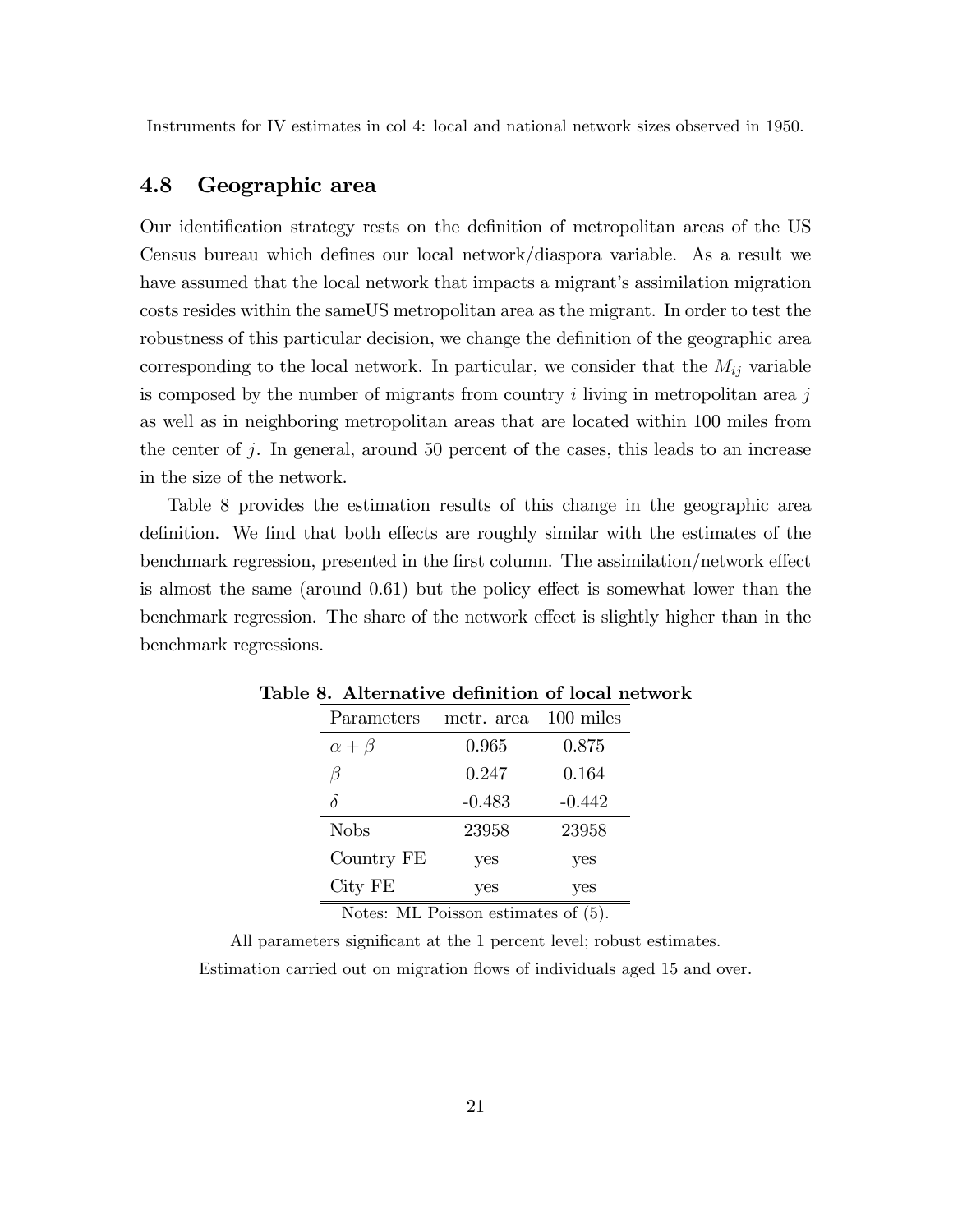## 5 Conclusion

TBA

## 6 References

Bauer, Thomas, Gil Epstein, Ira N. Gang (2007). Herd Effects or Migration Networks? The Location Choice of Mexican Immigrants in the U.S. Research in Labor Economics, 26, 199-229.

Beine, Michel, Frédéric Docquier, Caglar Ozden (2010). Diasporas. Journal of Development Economics, forthcoming.

Bin, Yu (2007). Chain Migration Explained: The Power of the Immigration Multiplier. LBF Scholar Publishing: El Paso, U.S.

Boyd, Monica (1989). Family and Personal Networks in International Migration: Recent Developments and New Agendas. International Migration Review, 23 (3), 638-670.

de Meza, David (1987). The Migration Multiplier. Bulletin of Economic Research, 39 (3), 243-48.

Epstein, Gil (2008). Herd and network effects in migration decision-making. Journal of Ethnic and Migration Studies, 34 (4), 567-583.

Gang, Ira N. and Luis A. Rivera-Batiz (1994). Labor Market Effects of Immigration in the United States and Europe: Substitution vs. Complementarity. Journal of Population Economics 7, 157-175.

Jasso, Guillermina, Mark R. Rosenzweig (1986).Family reunion and the immigration multiplier: U.S. immigration law, origin-country conditions, and the reproduction of immigrants. Demography, 23 (3), 291-311.

Jasso, Guillermina, Mark R. Rosenzweig (1989). Sponsors, Sponsorship Rates and the Immigration Multiplier. International Migration Review, 23 (4), 856-888.

Manski, Charles F. (1993). Identification of Endogeneous Social Effects: the Relection Problem. Review of Economic Studies, 60 (3), 531-42.

Massey, Dougla S., Joaquim Arango, Graeme Hugo, Ali Kouaouci, Adela Pellegrino and J. Edward Taylor (1993). Theories of international migration: Review and Appraisal."Population and Development Review, 19 (3), 431-466.

McFadden, DanielL. (1984). Econometric analysis of qualitative response models.